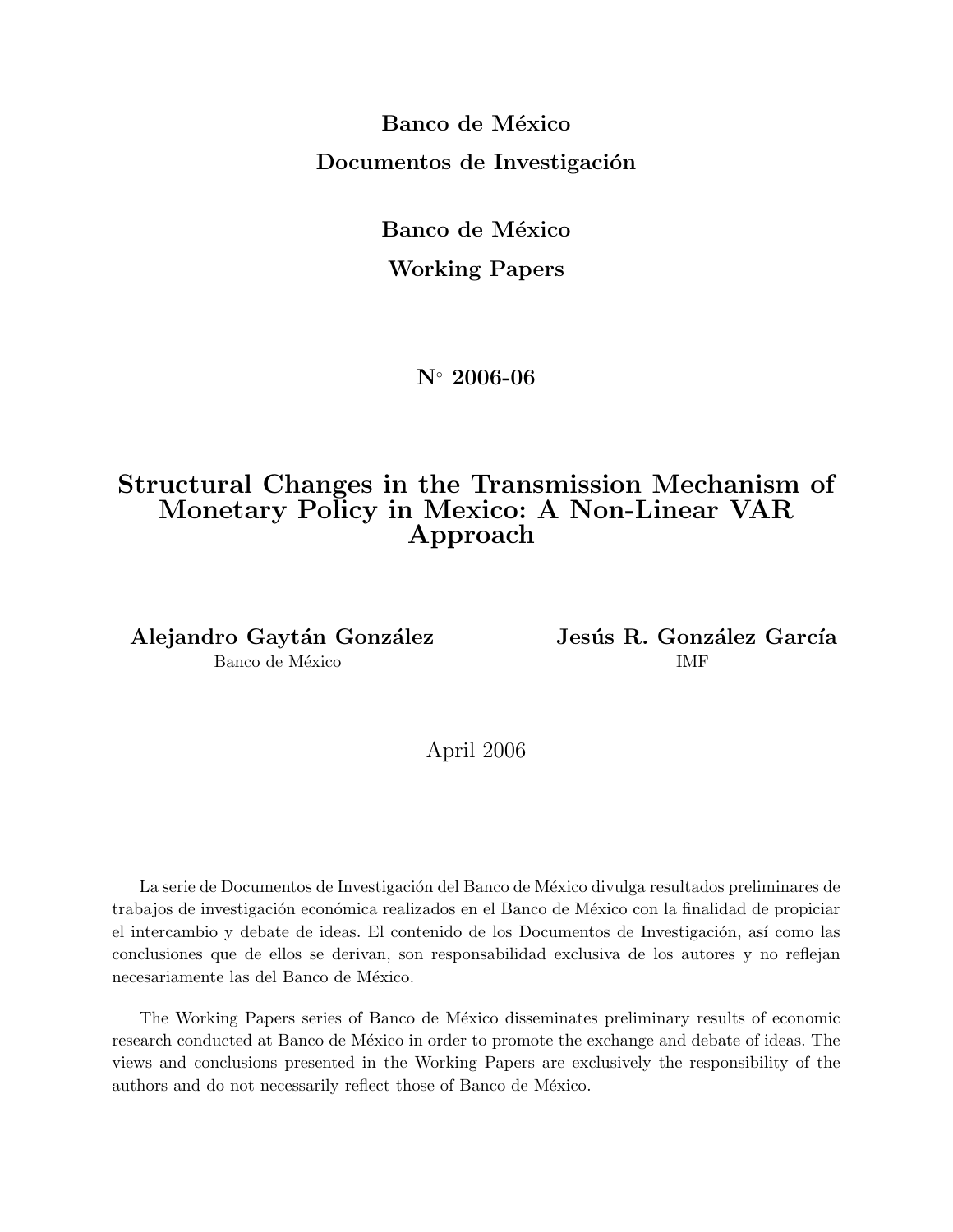Documento de Investigación Working Paper 2006-06 2006-06

Structural Changes in the Transmission Mechanism of Monetary Policy in Mexico: A Non-Linear VAR Approach<sup>\*</sup>

Banco de México que internacionalmente de la proposa de la proposa de la proposa de la proposa de la proposa d

Alejandro Gaytán González<sup>†</sup> Jesús R. González García<sup>‡</sup>

### Abstract

In this paper we present a first approach to the study of the transformation in the transmission mechanism of monetary policy that has taken place in Mexico in recent years. For this purpose, we use a non-linear VAR model that allows for regime shifts. The comparison of the different regimes identified leads to the following main findings: a) there was a major structural change in the transmission mechanism around January 2001, date that coincides with the formal adoption of the inflation targeting framework; b) after this change, fluctuations in the real exchange rate have had smaller effects on the process of price formation, the formation of inflation expectations and the nominal interest rate; c) there have been stronger reactions of the nominal interest rate to increases in the output gap and the rate of inflation; and d) movements of the nominal interest rate have been more effective in influencing the real exchange rate and the rate of inflation.

Keywords: Monetary policy, Mexico, Monetary transmission mechanism. JEL Classification: E52, E58, F33

#### Resumen

Este documento de trabajo presenta un primer acercamiento al estudio de los cambios que ha tenido lugar el mecanismo de transmisión de la política monetaria en México. Para este fin, se utiliza un modelo no lineal de vectores autorregresivos que permite cambios de régimen. La comparación de los diferentes regímenes identificados sugiere los siguientes resultados principales: a) se observó un cambio estructural en el mecanismo de transmisión en enero de 2001, fecha que coincide con la adopción formal del esquema de objetivos de inflación; b) después de este cambio, las fluctuaciones del tipo de cambio real han tenido un efecto menor sobre los procesos de formación de precios y de expectativas de inflación y sobre la tasa de interés nominal; c) adicionalmente, se ha incrementado la reacción de la tasa de interés nominal ante incrementos en la brecha del producto y la tasa de inflación; y d) los movimientos en la tasa de interés nominal tienen una influencia más efectiva sobre el tipo de cambio real y la tasa de inflación.

Palabras Clave: Política monetaria, México, Mecanismo de transmisión de la política monetaria.

<sup>\*</sup>We thank Daniel Chiquiar, Manuel Ramos-Francia and Alberto Torres for very helpful comments and Edgar Hernández and Lorenzo Bernal for excellent research assistance.

<sup>&</sup>lt;sup>†</sup> Dirección General de Investigación Económica. Email: agaytan@banxico.org.mx.

<sup>‡</sup> Statistics Department. Email: jgonzalezgarcia@imf.org.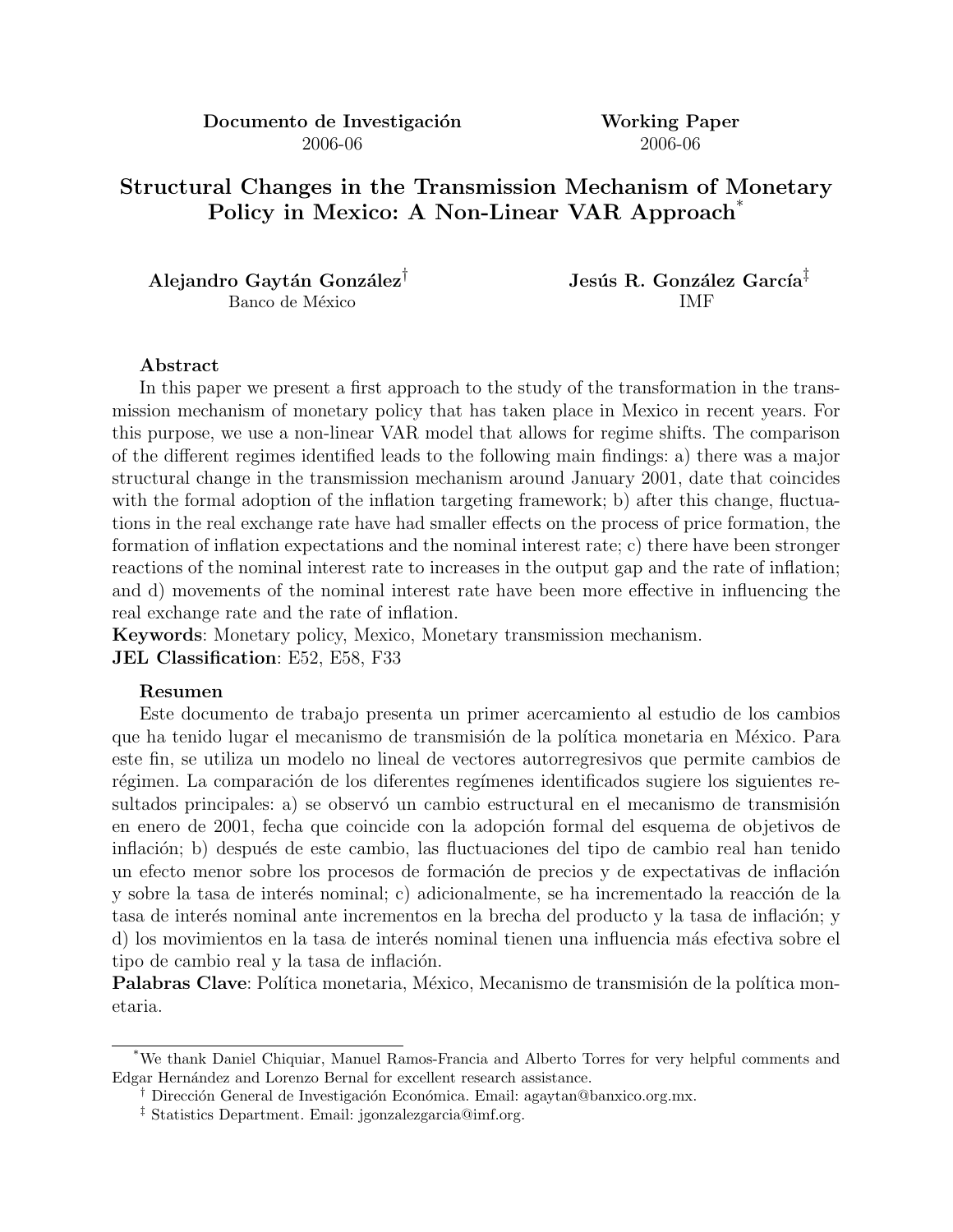### 1 Introduction

After the currency and financial crisis of 1995, monetary policy in México has been devoted to pursue the objective of long-run price stability, which has resulted in a major change in the inflationary process. As can be observed in Figure 1, the monthly rates of core inflation have shown a decreasing trajectory, despite the increases observed in 1998 after the crises in emerging Asia and Russia, and its consequences in Mexico.

Several factors, both domestic and external can help to explain the reduction of inflation rates in the last 10 years. In the domestic front, we can highlight among the most important, the economic policies that prevented a fiscal dominance situation in the aftermath of the currency and financial crisis of 1995; several institutional changes, as the floating exchange rate regime at work; and the gradual adoption of the inflation targeting framework for the conduct of monetary policy, which led to the announcement of its definitive adoption at the beginning of 2001.



Figure 1: Core Inflation (monthly rate in percent)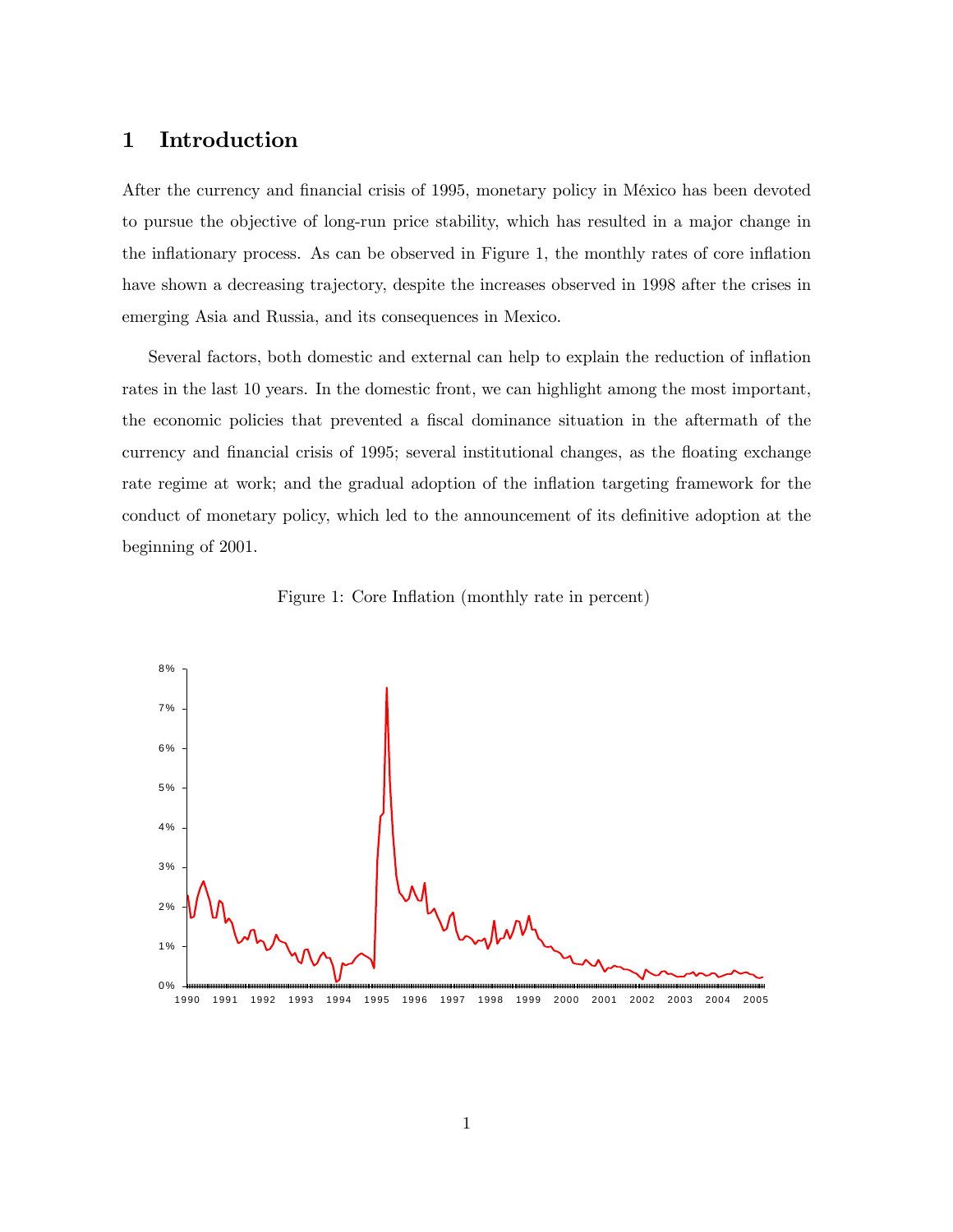In this paper we present a first approach to the study of one aspect of the changes in the inflationary process in Mexico, namely, the identification by means of empirical methods of the changes that have occurred in the transmission mechanism of monetary policy. This exploration sheds light on the underlying causes of the success observed in the reduction of inflation in recent years and the role played by the profound changes observed in the implementation of monetary policy.

To identify possible changes in the transmission mechanism of monetary policy we use a Markov-switching vector autoregressive (MS-VAR) methodology in order to determine the dates of the structural changes and to study how the dynamic relationships of the main macroeconomic variables have changed over time. First, we estimate a linear vector autoregression (VAR) model including the following endogenous variables: the real exchange rate, the output gap, the rate of inflation, the expected rate of inflation and the nominal interest rate. After showing that the linear estimation shows considerable parameter instability, we estimate an MS-VAR that allows for changes in the parameters over time. The non-linear estimation with regime shifts allows an endogenous identification of different regimes over time according to the changes in the parameters of the model, without the need for priors about the dates of the changes, their direction or magnitude. Finally, in order to characterize the changes that have occurred in the transmission mechanism of monetary policy, we assume a simple recursive structure of the model to identify structural shocks and present a comparison of the impulse response functions and the variance decomposition corresponding to different regimes.

The results of the exercise with regime shifts suggest the following changes in the transmission mechanism of monetary policy in recent years. There seems to be a major structural break in the transmission mechanism at the beginning of 2001, date that coincides with the formal adoption of the inflation targeting framework. After this change, fluctuations in the real exchange rate have had smaller effects on the process of price formation and on inflation expectations. The nominal interest rate has also shown a milder reaction to real depreciations. In addition, there is evidence of a stronger reaction of the nominal interest rate to demand pressures, measured by the output gap, and the inflation rate. Finally, the results suggest a stronger response of the real exchange rate and the rate of inflation to movements in the interest rate.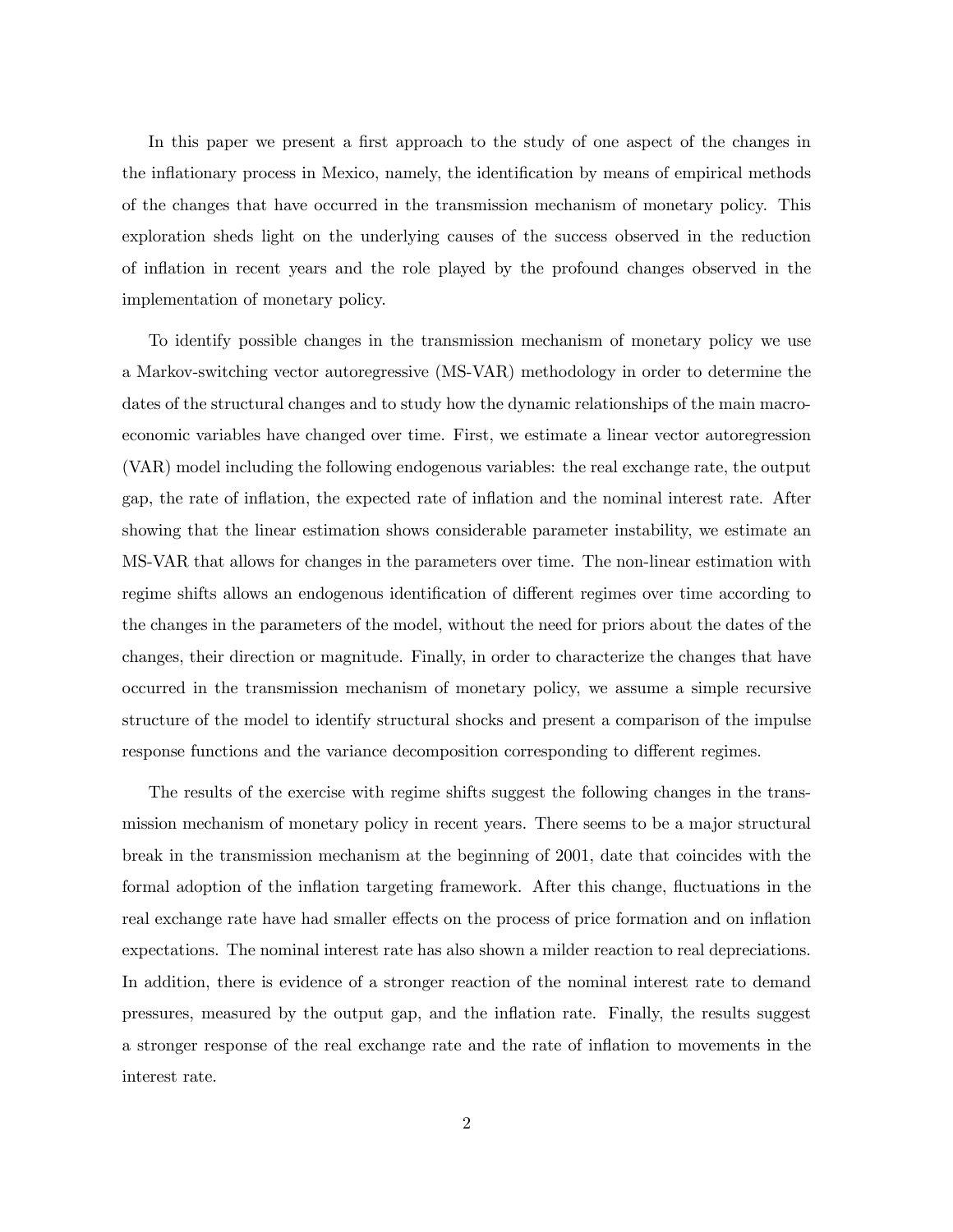The paper is organized as follows. In section 2, we discuss the model estimated. In section 3, we present the unit root tests for the series included in the model in order to examine the possible presence of unit roots. Section 4, presents the estimation of the VAR model in a linear framework and the analysis of its stability properties. In section 5 we estimate the VAR allowing for regime shifts. These shifts will allow us to identify the changes in the transmission mechanism by comparing the impulse response functions and variance decomposition obtained from the different regimes, assuming a recursive structure of the model. Section 6 summarizes the results and presents the conclusions.

# 2 The Monetary Transmission Mechanism and the Estimated Model

Since the work of Sims (1980) VAR models have been the most widely used empirical methodology to study the transmission mechanism of monetary policy, $\frac{1}{1}$  mainly because VARs provide a systematic way to capture rich dynamic structures and co-movements between different time series without restricting for a specific functional form.

The use of VARs for the study of the monetary transmission mechanism requires some identifying assumptions to allow for contemporaneous co-movement between the endogenous variables and to isolate the different shocks to be able, for example, to distinguish between a monetary shock from a simple "surprise" movement in the monetary variable.2 The simplest form of identification assumptions is to assume a recursive structure of the economy in which the first variable responds only to lagged values of all endogenous variables, the second responds to the same lagged values and the contemporaneous value of the first variable, and so on. In this case, the last variable of the system responds to lags and the contemporaneous realization of all the other endogenous variables. Other approaches derive the identification from different assumptions about the timing of responses of variables or from theoretical mod-

<sup>&</sup>lt;sup>1</sup>See for example Bernanke and Blinder (1997), Clarida and Gertler (1997) and Leeper, Sims and Zha (1996).

<sup>&</sup>lt;sup>2</sup>A VAR with k endogenous variables requires  $k(k-1)$  identifying assumptions. A common assumption is to orthogonalize the innovations so that an innovation or shock in one equation of the system is uncorrelated with the innovations in other equations. These restrictions provide half on the identifying assumptions for a just identified VAR. About the identification assumptions in VAR models see Christiano et.al. (2000).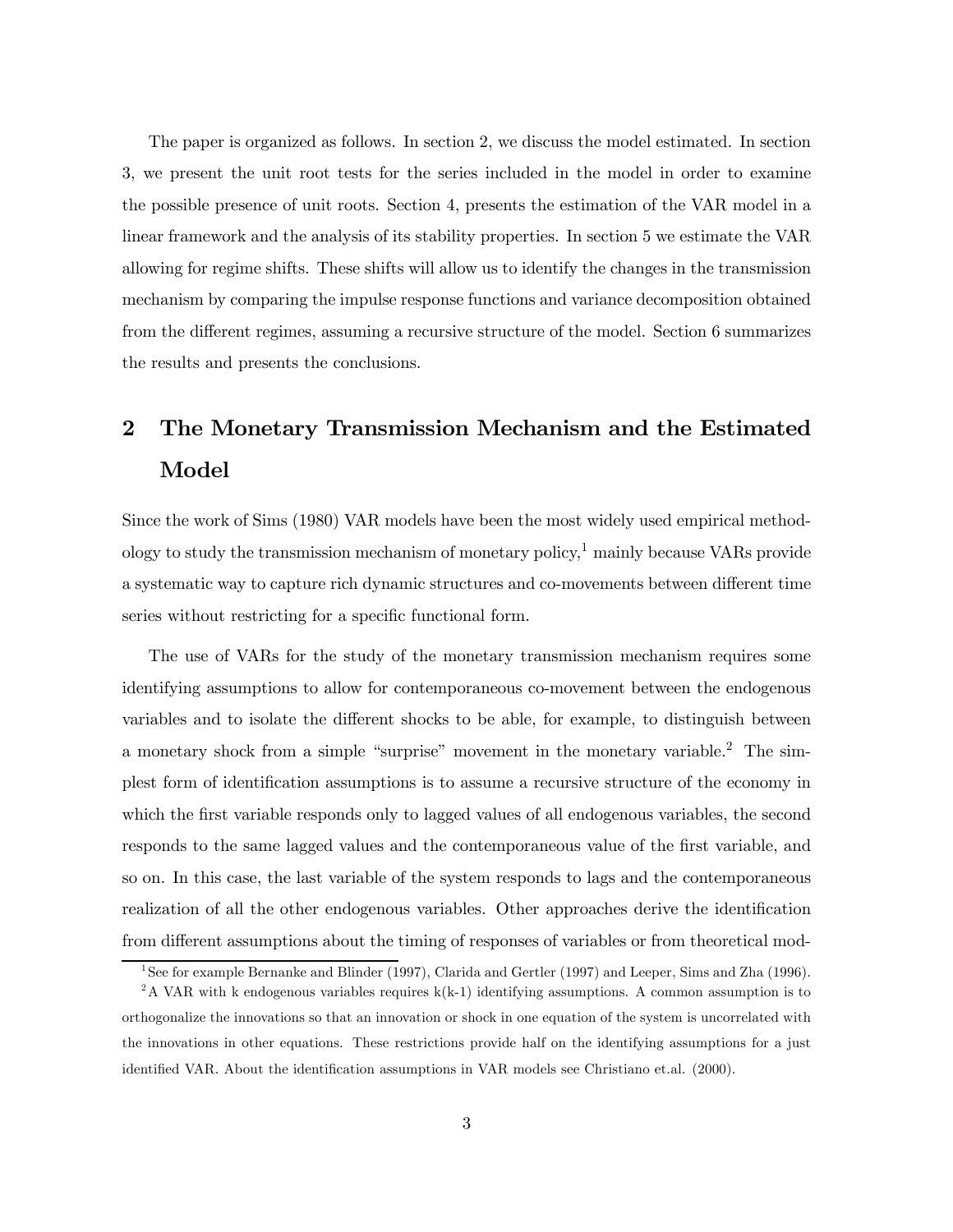els. VAR models identified in this way are termed structural vector autoregression (SVAR) models. The identification assumptions may be determined by the short run relations between the variables (e.g. Bernanke and Mihov 1998) or may come in the form of long run restrictions based on theoretical grounds (e.g. a vertical Phillips curve in the long run, as in Quah and Vahey 1995). In addition, a recent stream of literature on SVAR models, uses minimal restrictions about the signs and shapes of the responses of the variables to shocks that are also derived from a theoretical model (Uhlig 2005, Canova and de Nicolo 2002).

There are some important criticisms to the use of VAR models to study the monetary transmission mechanism: First, there is the question of what is really captured by an identified shock. This problem becomes evident when small changes in the identification assumptions or in the set of endogenous variables included imply important differences in the impulse response functions of a given variable to a specific structural shock. The most common example of this problem is the "price puzzle" of monetary policy: a predicted increase in inflation following a monetary tightening. The main explanation of this puzzle (Sims 1992) is that when monetary policy is forward looking, and the VAR model has as a poor account of inflation expectations, an increase in the nominal interest rate coming from inflation expectations may end up being attributed to a policy shock.<sup>3</sup>

A second criticism is related to the stability and linearity of VAR models. There are two main issues concerning these problems when the VAR methodology is used to study an economy that has experienced periods of instability and policy changes. First, there may be important policy regime changes, as changes in the monetary policy rule over time, and if these changes affect the process of expectation formation, the coefficients of the model will change vis-à-vis the rule. In addition, in some emerging economies financial crises episodes may imply an increase in the variance of shocks, exceptional responses of monetary policy and, in some cases, the abandonment of previous monetary policy rules. These are some reasons why linear VAR estimations for countries like Mexico usually have severe difficulties in delivering reasonable results.

The third criticism is related with the structural restrictions used for identification. Recur-

<sup>&</sup>lt;sup>3</sup>Sims and Zha (1995) show that including variables like commodity prices, which contain information about inflationary pressures, helps to solve the price puzzle.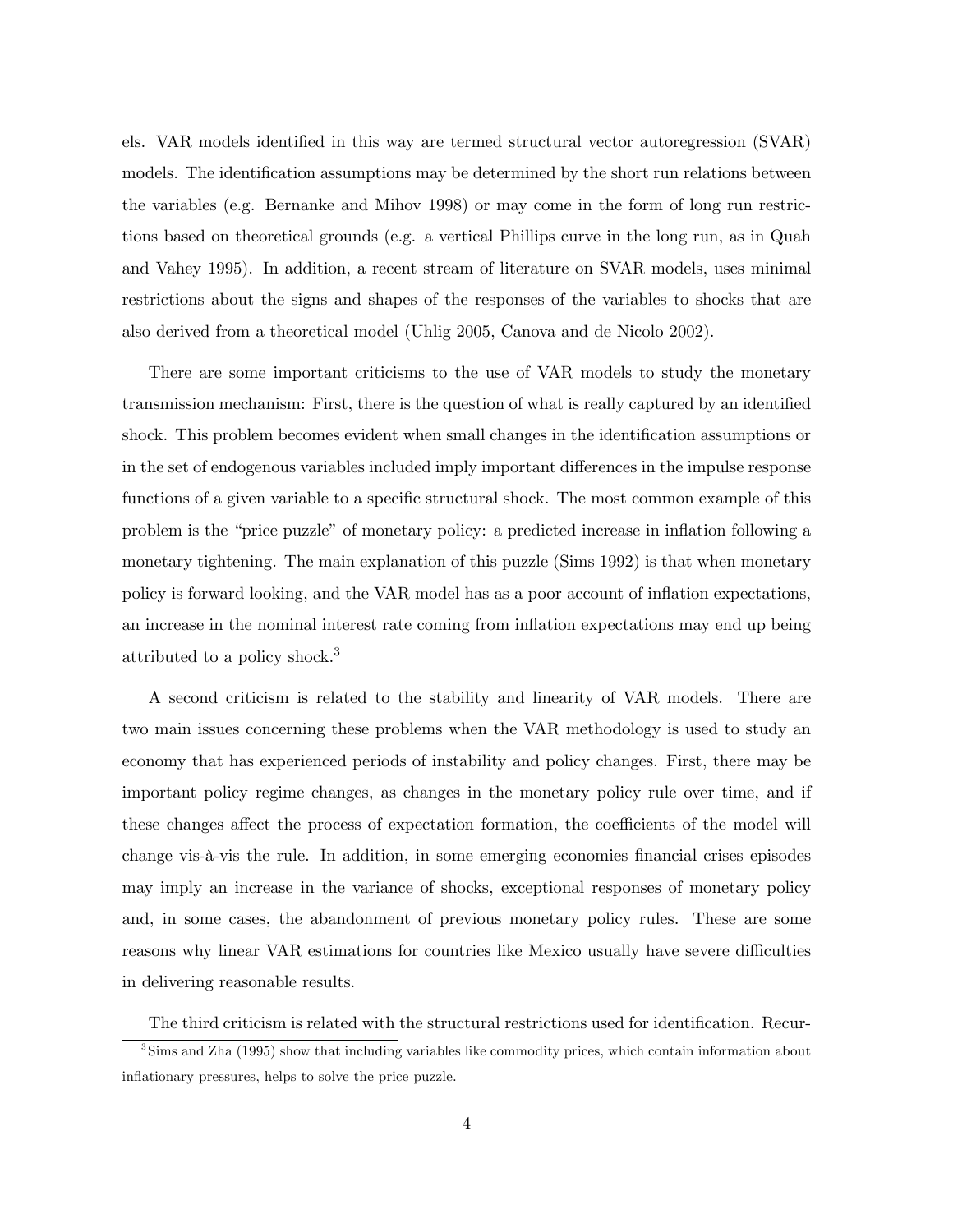sive and short run restrictions depend on particular timing assumptions: if these assumptions are not accurate because of misspecification or because they do not hold over the frequency of the data used for the estimation, the identified "structure" may be just summarizing correlations in the data. Several studies have shown that frequently used short run and long run restrictions are not free of problems to identify the structural parameters.4 However, as Sims (1982) has pointed out, the results may still be empirically relevant as they can uncover the regularities present in the data. Also Christiano et. al. (2000) have shown that with a recursive identification, the response of blocks of variables to a shock outside the block is invariant to the recursive ordering inside the block.

The VAR approach has also been criticized because of its limitations to identify the systematic part of monetary policy, leaving just a reaction function in surprises (Clarida 2001). The alternative approach is to estimate directly structural models using GMM or maximum likelihood techniques. However, although such an approach may be more fruitful in providing a coherent framework to answer important policy questions, it is model dependent. In contrast, the VAR approach can encompass a large set of different models. In addition, the VAR approach has shown a clear advantage in fitting the data.

In this paper we take the simplest set of identification restrictions, a recursive structure, as a first approximation to the study of the transmission mechanism of monetary policy in Mexico,<sup>5</sup> and try to overcome some of the potential problems of the VAR approach in the following way: 1) we include inflationary expectations as an endogenous variable of the VAR and control for inflation in primary good prices to avoid the so called price puzzle; and 2) we allow for changes in parameters and heteroscedastic innovations by using a VAR model with regime shifts.

The set of endogenous variables included in the VAR is consistent with the micro-founded small open economy models of Svensson  $(2000)$  and Galí and Monacelli  $(2002)$ .<sup>6</sup> The endoge-

<sup>4</sup>See Canova and Pina (1999) and Cooley and Dweyer (1998).

<sup>&</sup>lt;sup>5</sup>An interesting alternative is to obtain a structural identification using sign and shape restrictions as proposed in Uhlig (2005).

 $6$ The system of equations derived in Galí and Monacelli (2002) are: (i) an uncovered interest rate parity condition for the real exchange rate; (ii) a forward looking Phillips curve for domestic inflation; (iii) a forward looking IS curve for the output gap; and (iv) a central bank loss function derived from the utility function of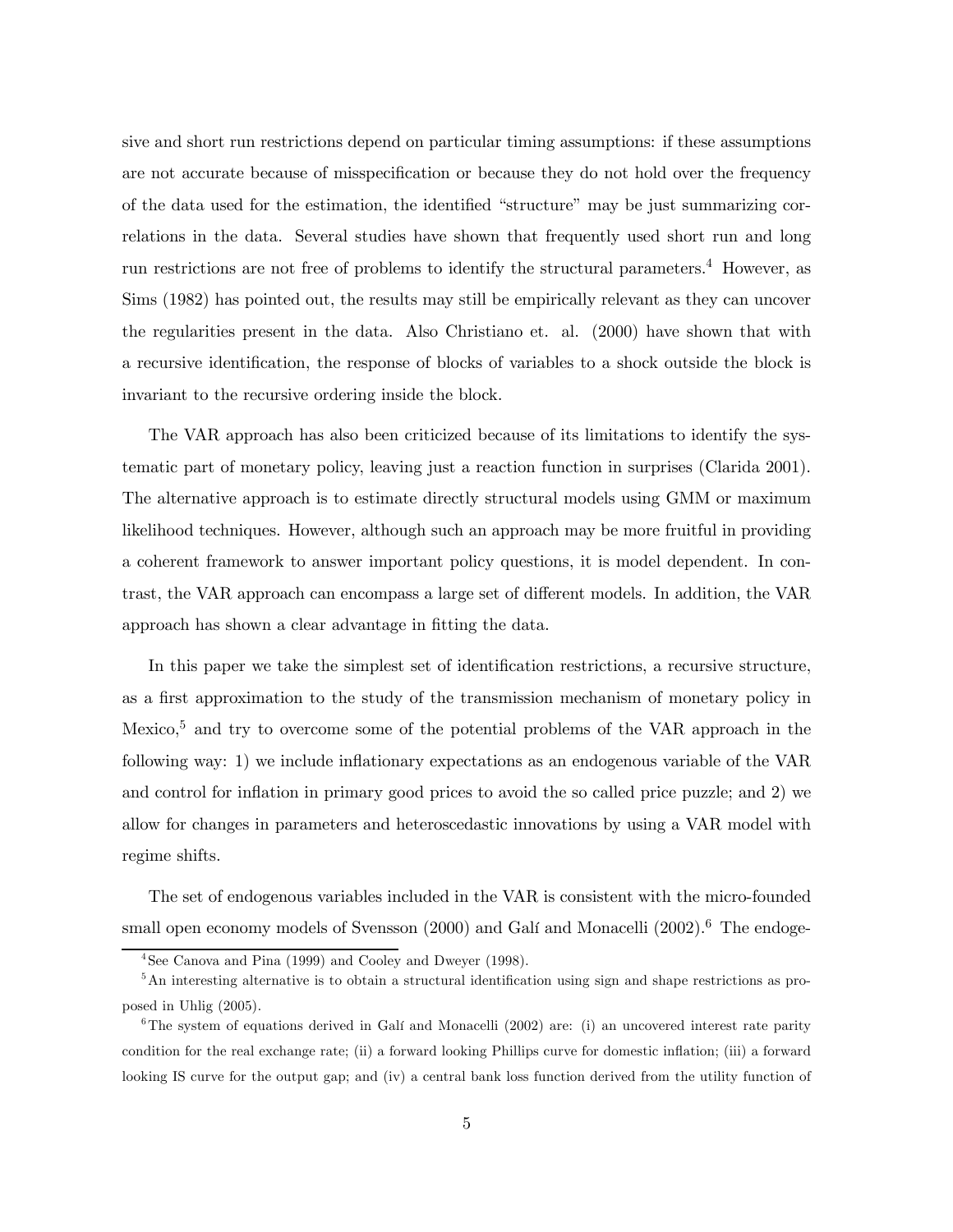nous variables included in the model, ordered according to the recursive structure adopted, are the following: the real exchange rate, the output gap, the rate of inflation, the expected rate of inflation,<sup>7</sup> and the nominal interest rate. The recursive structure assumed is similar to the one used by Christiano, Eichenbaum and Evans (2000) (EEC henceforth).<sup>8</sup> Those authors ordered output, prices and commodity prices before the federal funds rate, which is considered the monetary policy instrument. In EEC, they treat a closed economy, hence, there is no real exchange rate. The identification assumptions used in this paper imply that the contemporaneous values of all variables different to the nominal interest rate belong to the information set of the monetary authorities, and that these variables does not respond to contemporaneous realizations of monetary policy shocks. These assumptions about the information set of the central bank may remain controversial. However, we considered that the central bank has very frequent information about the evolution of prices, expectations and indicators of economic activity. With respect to the real exchange rate, it is assumed that it does not react on impact to any of the variables of the system.

In addition to the endogenous variables mentioned, we include some exogenous variables: (i) the foreign (US) rate of inflation, to control for imported inflation; (ii) an indicator of foreign economic activity, as an exogenous source of variation of the domestic output gap; (iii) the rate of growth of the oil price; and an indicator of inflation of international primary goods.<sup>9</sup>

a representative consumer.

<sup>7</sup>The series of the expected rate of inflation was obtained from the monthly survey conducted by Banco de México for the period May 1997 to February 2005. Unfortunately, there is no alternative source of information about inflation expectations before May 1997. Thus, for the rest of the sample (November 1991 to April 1997) the series was constructed as the dynamic forecast of a GMM estimation, which is shown in Appendix A.

<sup>8</sup> In addition EEC include total reserves, non borrowed reserves and a monetary aggregate.

 $9$ The definitions of the variables used and their sources are shown in Appendix B.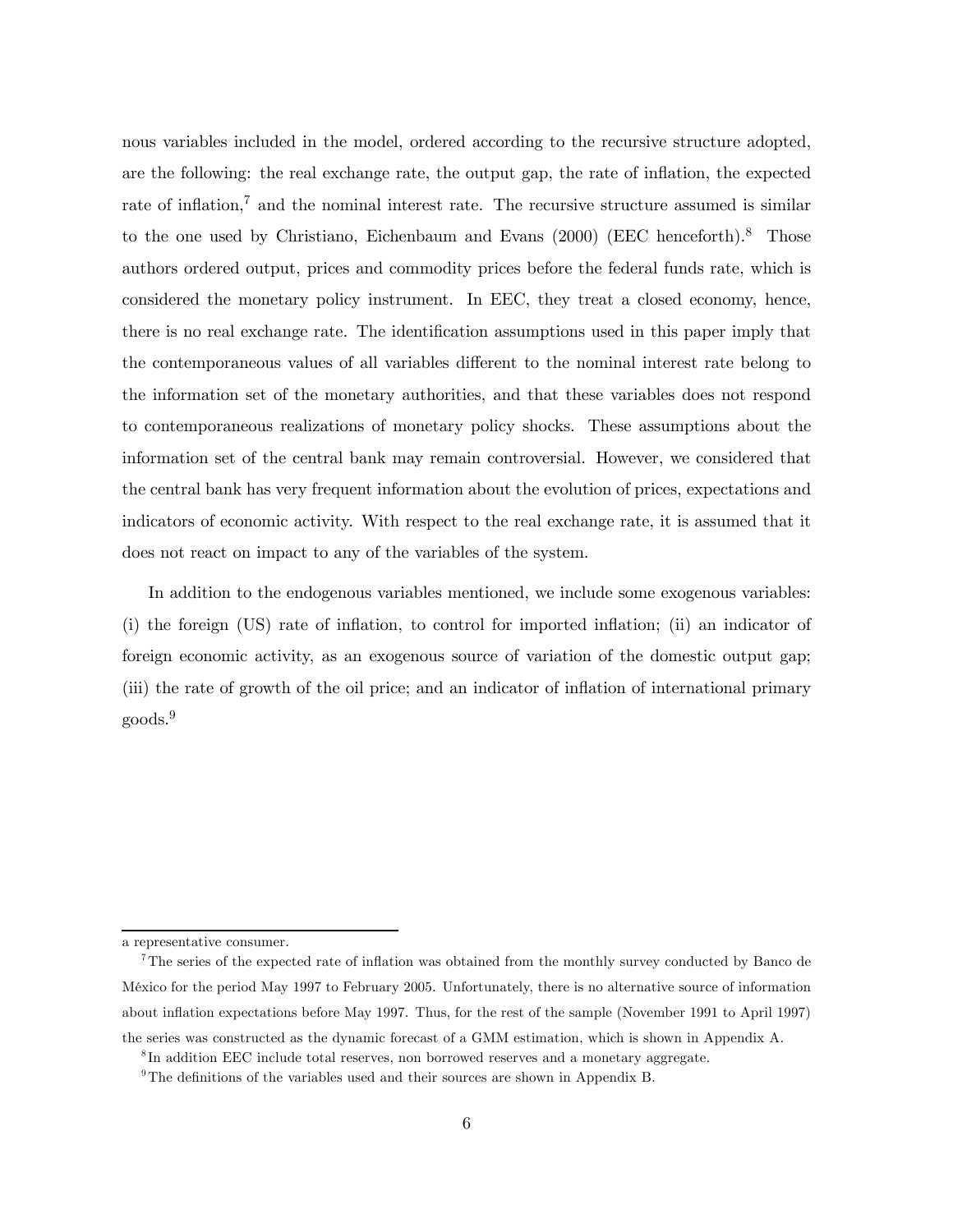|                 |                              | <b>ADF</b>      |              |      | With structural break |                   |  |  |
|-----------------|------------------------------|-----------------|--------------|------|-----------------------|-------------------|--|--|
| <b>Variable</b> | <b>Constant</b><br>and trend | <b>Constant</b> | <b>None</b>  | Lags |                       | <b>Break Date</b> |  |  |
| <b>RER</b>      | $-1.94$                      | $-1.75$         | 0.02         | 12   | $Oct-94$              | $-4.67$<br>∗      |  |  |
| <b>GAP</b>      | $-4.20$ ***                  | $-4.22$ ***     | $-4.24$ ***  |      |                       |                   |  |  |
| <b>INF</b>      | $-2.79$                      | $-2.19$         | $-1.35$      | 12   | $Nov-94$              | ***<br>$-7.01$    |  |  |
| <b>EXP</b>      | $-2.11$                      | $-1.47$         | $-1.04$      | 12   | $Nov-94$              | $-8.36$ ***       |  |  |
| <b>NOM</b>      | $-2.75$                      | $-2.10$         | $-1.21$      | 12   | $Nov-94$              | $-6.78$ ***       |  |  |
| <b>FINF</b>     | $-12.06$ ***                 | $-3.39$ **      | $-2.04$ **   |      |                       |                   |  |  |
| <b>FY</b>       | $-4.19$ ***                  | $-3.94$ ***     | $-1.85*$     |      |                       |                   |  |  |
| TB <sub>3</sub> | $-2.62$                      | $-1.90$         | $-0.59$      | 1    | $Oct-00$              | $-5.14$ **        |  |  |
| OIL             | $-10.91$ ***                 | $-10.81$ ***    | $-10.73$ *** |      |                       |                   |  |  |
| <b>NONFUEL</b>  | $-4.77$ ***                  | $-4.70$ ***     | $-4.63$ ***  |      |                       |                   |  |  |

Table 1: Unit Root Tests

Akaike info criteria used for Lag Selection

\*, \*\* and \*\*\* denotes 10, 5 and 1 percent significance, respectively.

### 3 Unit Root Tests

Before the VAR model is estimated, it is necessary to check the order of integration of the series, since stationarity is a requirement for the linear and non-linear VAR methodologies used. The left panel of Table 1 shows the Augmented Dickey-Fuller (ADF) tests for the variables used in the model, including the exogenous variables. The table also includes a unit root test that takes into account the possibility of a structural change in the series. In all cases, the number of lags in the regressions used for the tests was determined using the Akaike information criteria.

According to the ADF tests, among the endogenous variables, the output gap (GAP) rejects the null of a unit root in the series. Such a result is expected since the trend, estimated with a Hodrick-Prescott filter, was subtracted from the observed series. Among the exogenous variables the ADF tests corresponding to the foreign inflation rate (FINF), the rate of growth of the industrial production in the US (FY), the rate of change of the oil price index (OIL) and of the price index of non-energy primary goods (NONFUEL), all reject the null of a unit root.

The right panel of Table 1 shows the unit root tests proposed by Perron (1994), which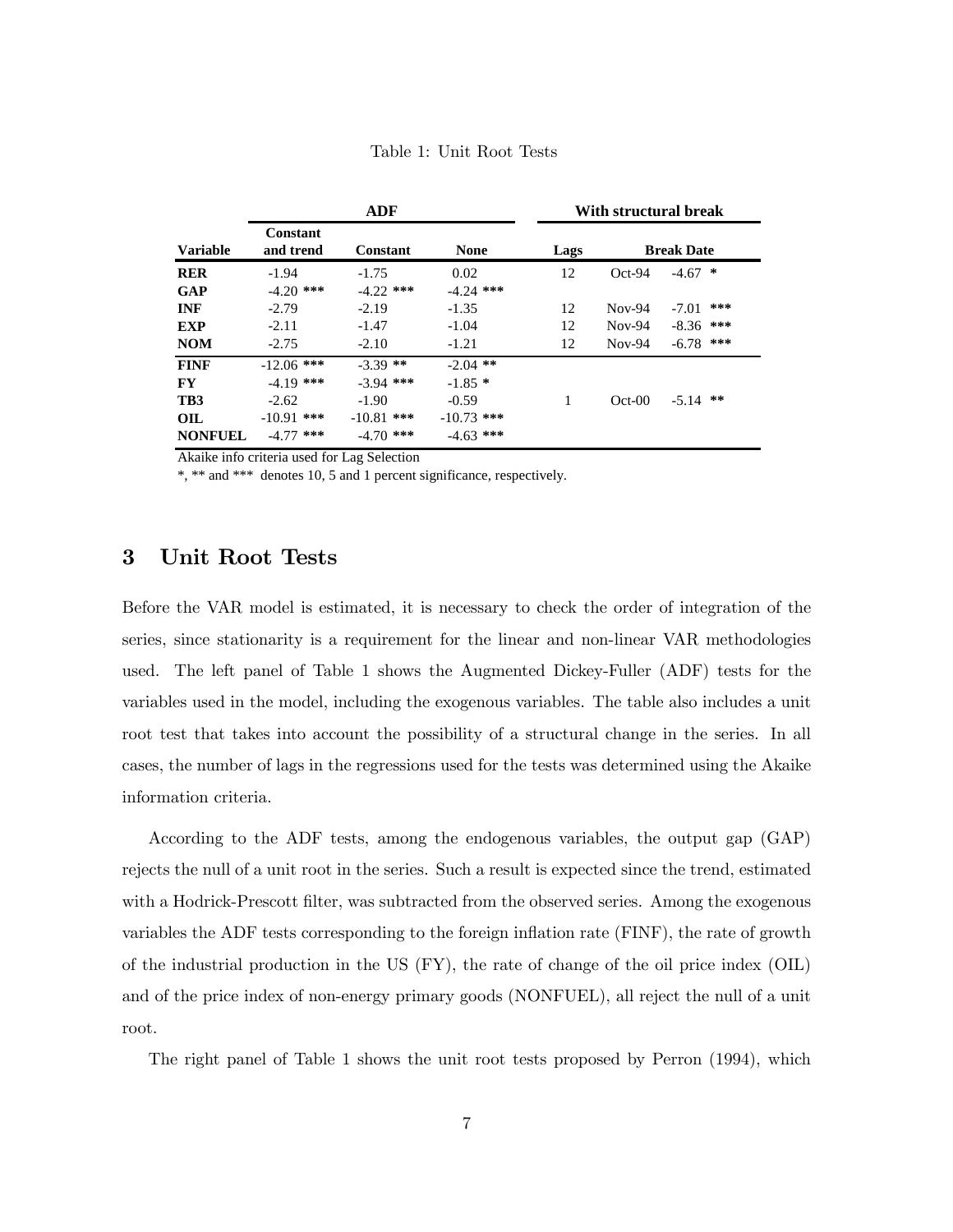take into account the possibility of a structural change in the series. In these tests the null hypothesis postulates a unit root in the series and the alternative the case of a stationary process with an exogenous change in its level. The results of the tests show that the series of the real exchange rate (RER), the inflation rate (INF), inflation expectations (EXP) and the nominal exchange rate (NOM) can be considered stationary variables if a once and for all change in level is taken into account. In all cases, the estimated breaks are located just before the currency crisis that erupted in December 1994. Also, the tests show that the series of the US three-month Treasury bill rate (TB3) can be considered a stationary series with a change in level in October 2000.

Once the order of integration of the series has been determined, in the following section we present the estimation of a reduced form linear VAR model and analyze the stability of its parameters over time in order to look for evidence suggesting structural changes.

### 4 Reduced Form Linear VAR

The initial estimation of the reduced form linear VAR includes twelve lags of the endogenous variables, and the contemporaneous observations and two lags of the exogenous variables. The data set used for the estimation starts in November 1991 and ends in February 2005. After the initial estimation, the model was reduced following the testing procedure explained in Brüggemann, Krolzig and Lütkepohl (2003) and Brüggemann and Lütkepohl (2001).<sup>10</sup> This procedure involves testing zero restrictions on individual coefficients in each of the five equations of the reduced form VAR. Specifically, at each step of the procedure used in this paper a single regressor was eliminated if the p-value corresponding to its t-statistic was higher than 0.10. Then, the reduced model was estimated and a new regressor was eliminated. The process stopped when all coefficients showed a significance level below 0.10 and then a joint test for all zero restrictions was applied.

 $10$ Brüggemann, Krolzig and Lütkepohl (2003) compare the testing procedure for model reduction used in this paper with the general-to-specific reduction approach implemented in PcGets. Using Monte Carlo experiments, the authors found that both approaches are similar in terms of recovering the "true" model and the accuracy of the impulse response functions obtained. However, the multiple path approach used by PcGets seems to be superior when the different approaches are evaluated in terms of the accuracy of forecasts.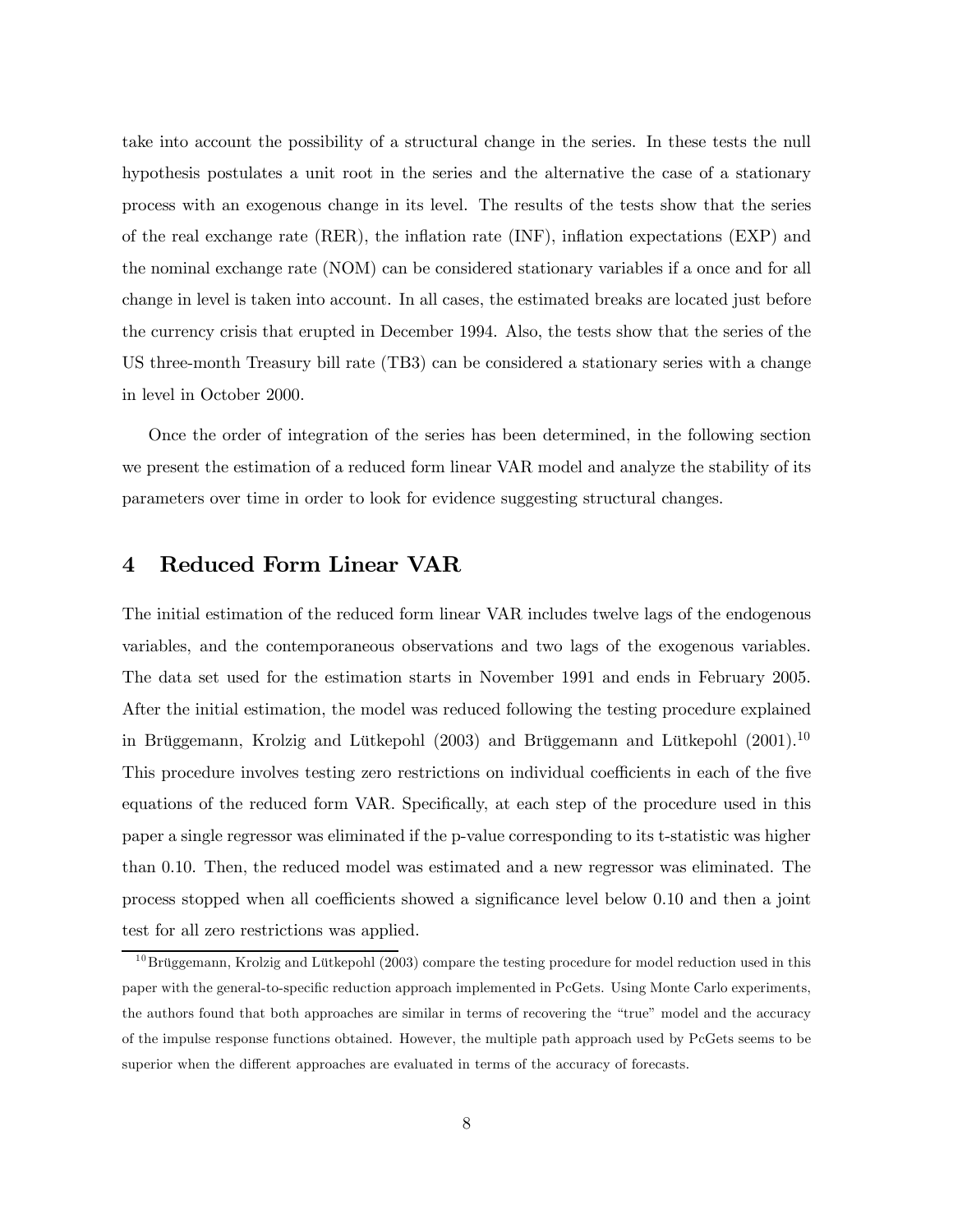Table 2 shows some standard specification tests applied to the reduced equation corresponding to the real exchange rate and Figures 2 and 3 show the cusum and cusum-q tests. In this case, the testing procedure eliminated 45 insignificant regressors. As can be observed, the specification tests indicate that the residuals of the equation cannot be considered normal and are heteroscedastic. The cusum test does not indicate instability in the coefficients of this regression; however, the result of this test should be taken with caution since, according to Hansen (1991), such a test focuses more on the stability of the constant coefficient. Finally, the cusum-q test is congruent with the result of the White test for heteroscedasticity, since both indicate instability of the error variance.<sup>11</sup> In the equation of the output gap 56 coefficients were eliminated. The specification tests, reported in Table 3, indicate first order serial correlation of the residuals, while the cusum and cusum-q tests give no indication of instability. In Table 4, we show the specification tests corresponding to the equation of the inflation rate after the elimination of 54 coefficients. These tests indicate that the errors cannot be considered normally distributed and the White and cusum-q tests suggest instability in the error variance. In Table 5, the specification tests of the reduced equation of inflation expectations show evidence of non-normal errors and instability in the error variance, according to the White test. Finally, Table 6 shows the specification tests of the nominal interest rate equation, in which 44 coefficients were eliminated. The tests indicate instability in the error variance, that the errors cannot be considered normal and serial correlation in the residuals.

The standard specification tests applied to the reduced equations indicate, in general, that the common problems are related to the non-normality of the residuals and instability of the error variance. In the following pages we analyze the stability of parameters of the linear VAR model using the tests proposed by Hansen (1992, 1997) and Bai and Perron (2003a), with a special focus on different groups of coefficients in each equation.

<sup>&</sup>lt;sup>11</sup> See Hansen (1991 and 1992) for a discussion of the properties and usefulness of the cusum and cusum-q tests.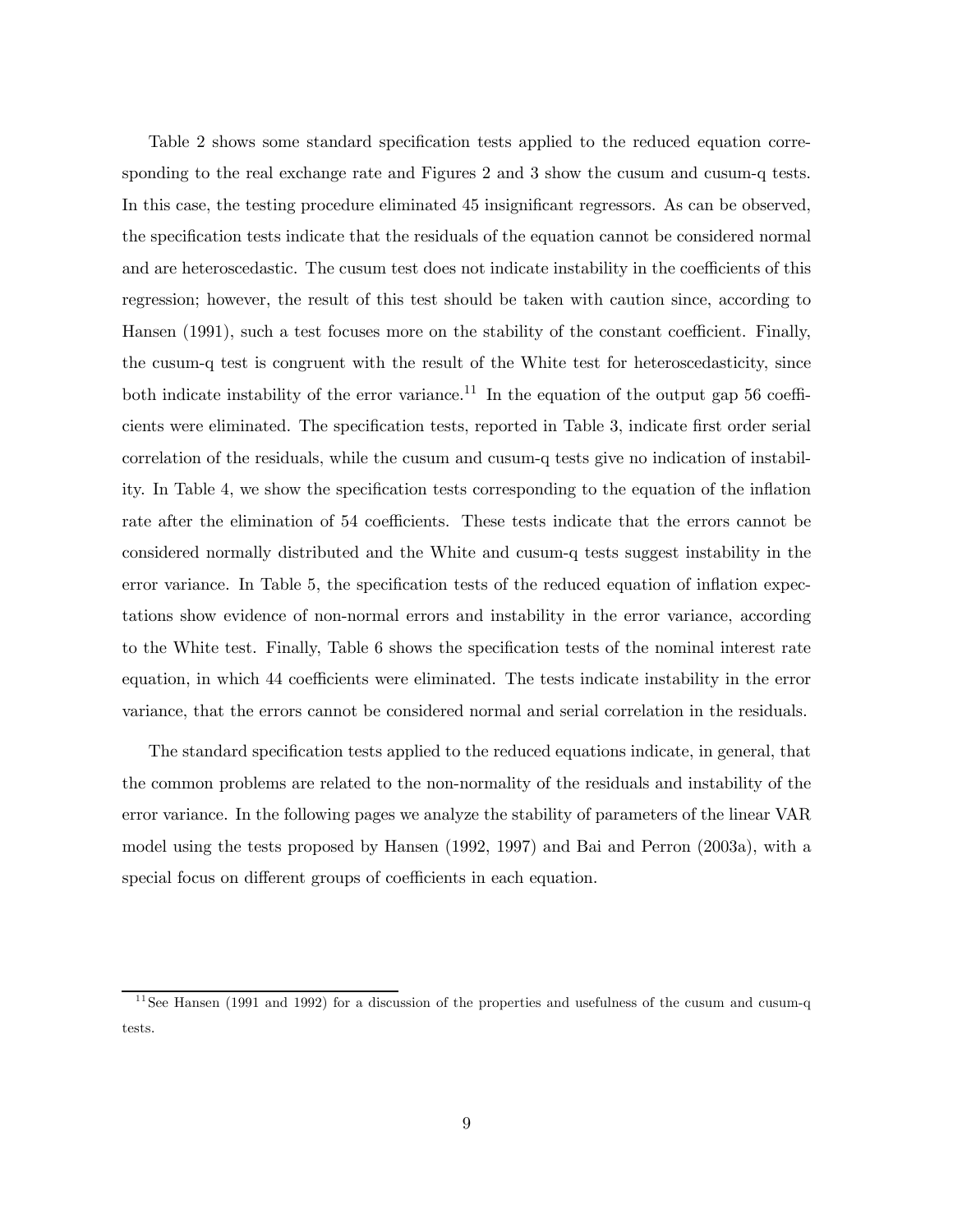Table 2:

| <b>Equation: Real Exchange Rate (RER)</b>   |          |        |  |  |  |  |
|---------------------------------------------|----------|--------|--|--|--|--|
| <b>Statistic</b><br><b>Diagnostic tests</b> |          |        |  |  |  |  |
| $R^2$                                       | 0.9745   |        |  |  |  |  |
| $R^2$ Adjusted                              | 0.9680   |        |  |  |  |  |
| F (45 constraints on general model)         | 0.4357   | 0.9983 |  |  |  |  |
| Jarque-Bera                                 | 641.9186 | 0.0000 |  |  |  |  |
| LM(1)                                       | 0.0659   | 0.7979 |  |  |  |  |
| LM(12)                                      | 0.8664   | 0.5830 |  |  |  |  |
| ARCH(1)                                     | 0.1625   | 0.6875 |  |  |  |  |
| White Heteroskedasticity Test               | 5.0341   | 0.0000 |  |  |  |  |

Figure 2: RER Equation, CUSUM Test



Figure 3: RER Equation, CUSUM-Q Test

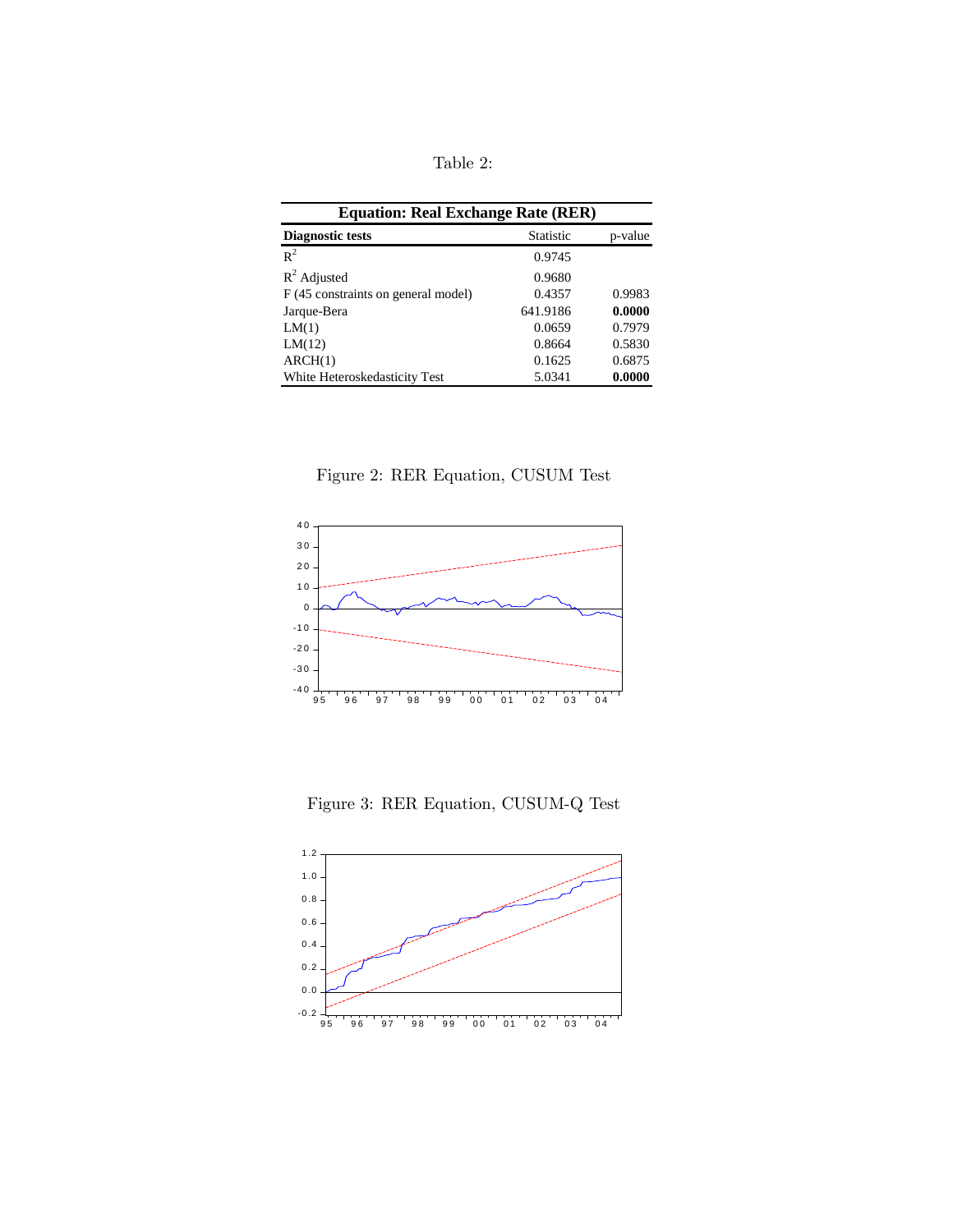Table 3:

| <b>Equation: Output Gap (GAP)</b>   |                  |         |  |  |  |
|-------------------------------------|------------------|---------|--|--|--|
| <b>Diagnostic tests</b>             | <b>Statistic</b> | p-value |  |  |  |
| $R^2$                               | 0.9207           |         |  |  |  |
| $R^2$ Adjusted                      | 0.9089           |         |  |  |  |
| F (56 constraints on general model) | 0.4676           | 0.9982  |  |  |  |
| Jarque-Bera                         | 0.9272           | 0.6290  |  |  |  |
| LM(1)                               | 3.2249           | 0.0749  |  |  |  |
| LM(12)                              | 1.2481           | 0.2593  |  |  |  |
| ARCH(1)                             | 2.1267           | 0.1469  |  |  |  |
| White Heteroskedasticity Test       | 0.7354           | 0.8644  |  |  |  |

Figure 4: GAP Equation, CUSUM Test



Figure 5: GAP Equation, CUSUM-Q Test

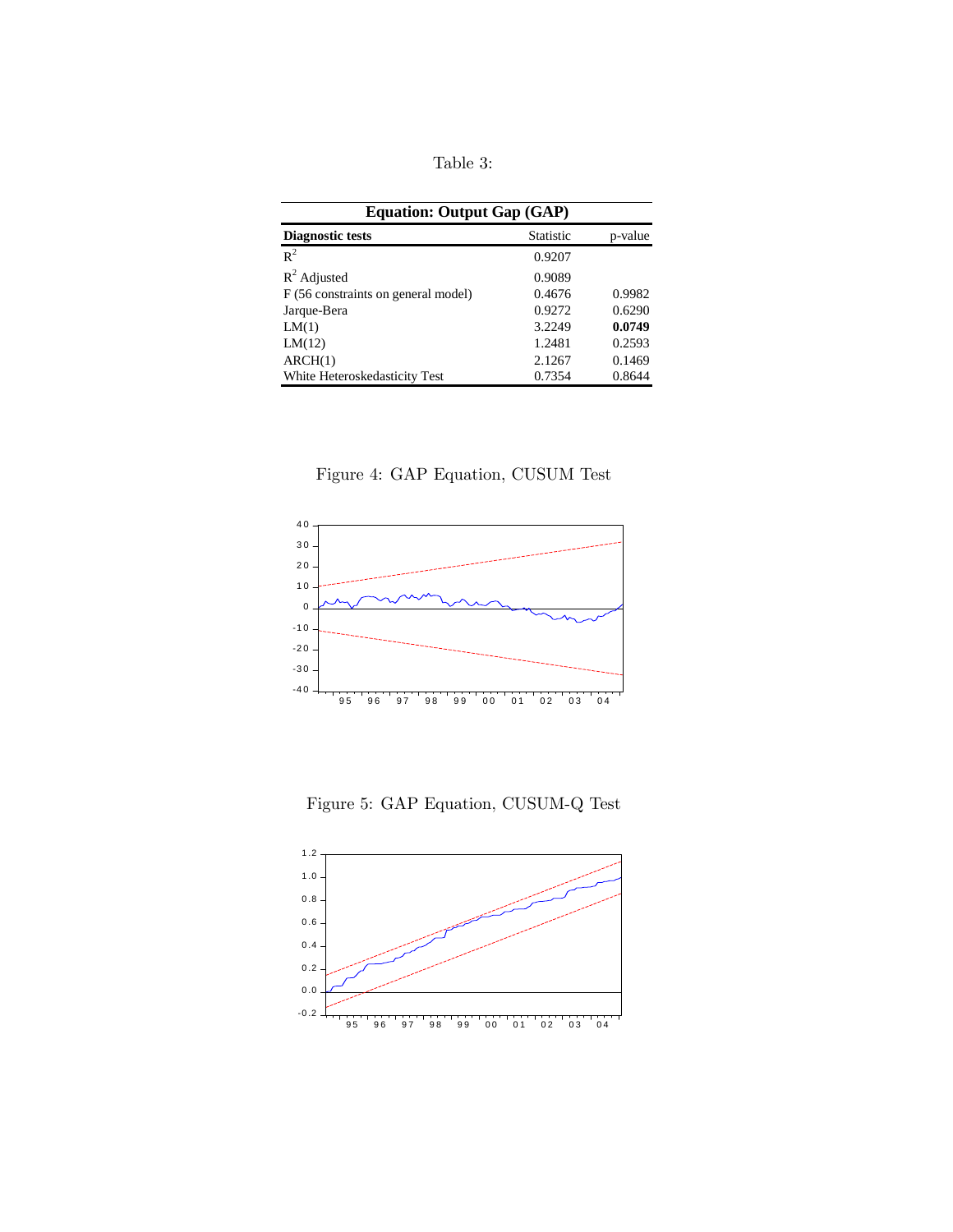Table 4:

| <b>Equation: Inflation (INF)</b>    |           |         |  |  |  |
|-------------------------------------|-----------|---------|--|--|--|
| <b>Diagnostic tests</b>             | Statistic | p-value |  |  |  |
| $R_{2}$                             | 0.9637    |         |  |  |  |
| $R^2$ Adjusted                      | 0.9577    |         |  |  |  |
| F (54 constraints on general model) | 0.4190    | 0.9995  |  |  |  |
| Jarque-Bera                         | 693.3582  | 0.0000  |  |  |  |
| LM(1)                               | 0.0105    | 0.9186  |  |  |  |
| LM(12)                              | 1.0590    | 0.4013  |  |  |  |
| ARCH(1)                             | 1.1360    | 0.2883  |  |  |  |
| White Heteroskedasticity Test       | 3.3956    | 0.0000  |  |  |  |

Figure 6: INF Equation, CUSUM Test



Figure 7: INF Equation, CUSUM-Q Test

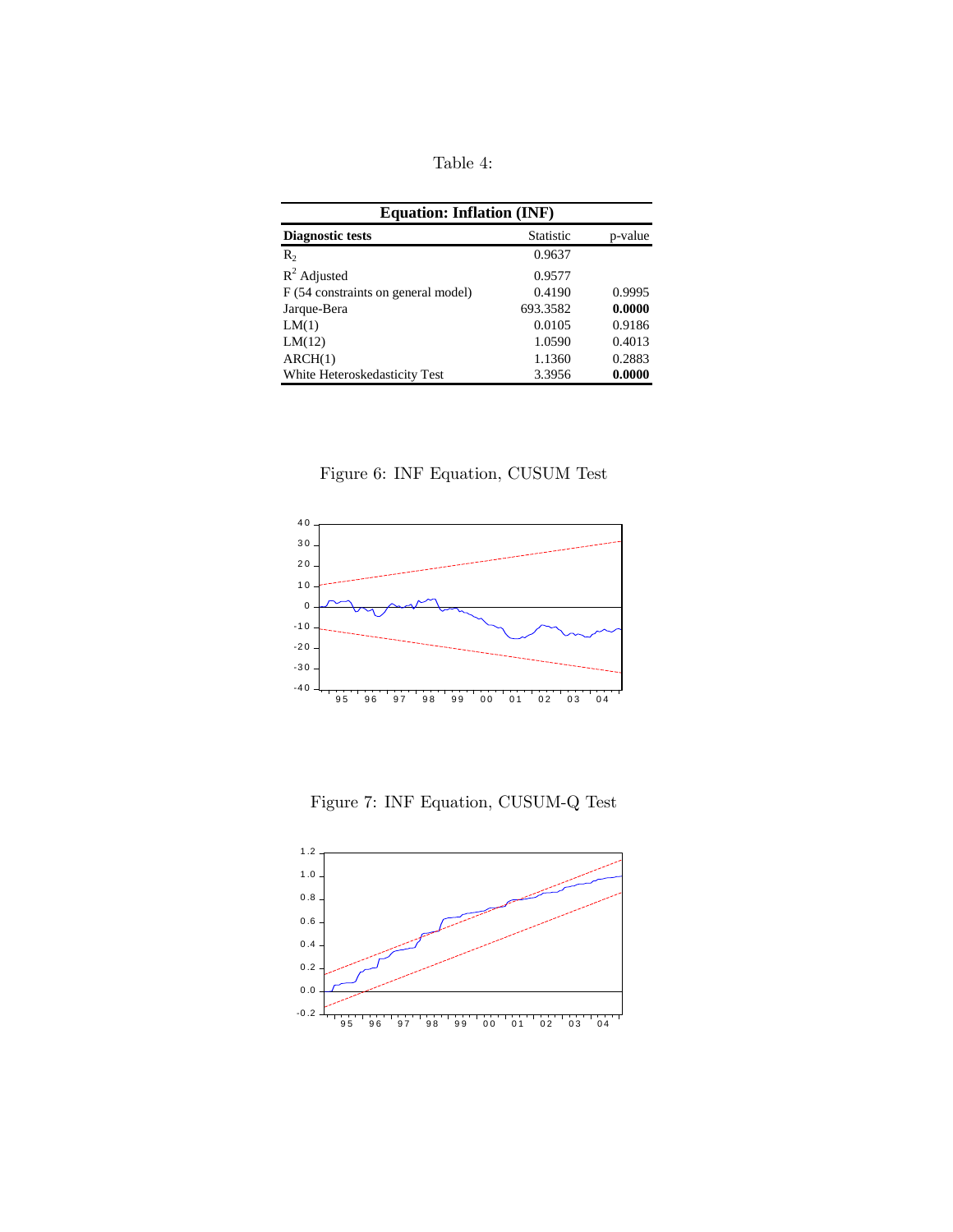Table 5:

| <b>Equation: Inflation Expectations (EXP)</b> |                  |         |  |  |  |
|-----------------------------------------------|------------------|---------|--|--|--|
| <b>Diagnostic tests</b>                       | <b>Statistic</b> | p-value |  |  |  |
| $R^2$                                         | 0.9604           |         |  |  |  |
| $R^2$ Adjusted                                | 0.9494           |         |  |  |  |
| F (43 constraints on general model)           | 0.3803           | 0.9995  |  |  |  |
| Jarque-Bera                                   | 3581.0220        | 0.0000  |  |  |  |
| LM(1)                                         | 0.0282           | 0.8670  |  |  |  |
| LM(12)                                        | 0.6783           | 0.7687  |  |  |  |
| ARCH(1)                                       | 0.0301           | 0.8625  |  |  |  |
| White Heteroskedasticity Test                 | 4.2306           | 0.0000  |  |  |  |

Figure 8: EXP Equation, CUSUM Test



Figure 9: EXP Equation, CUSUM-Q Test

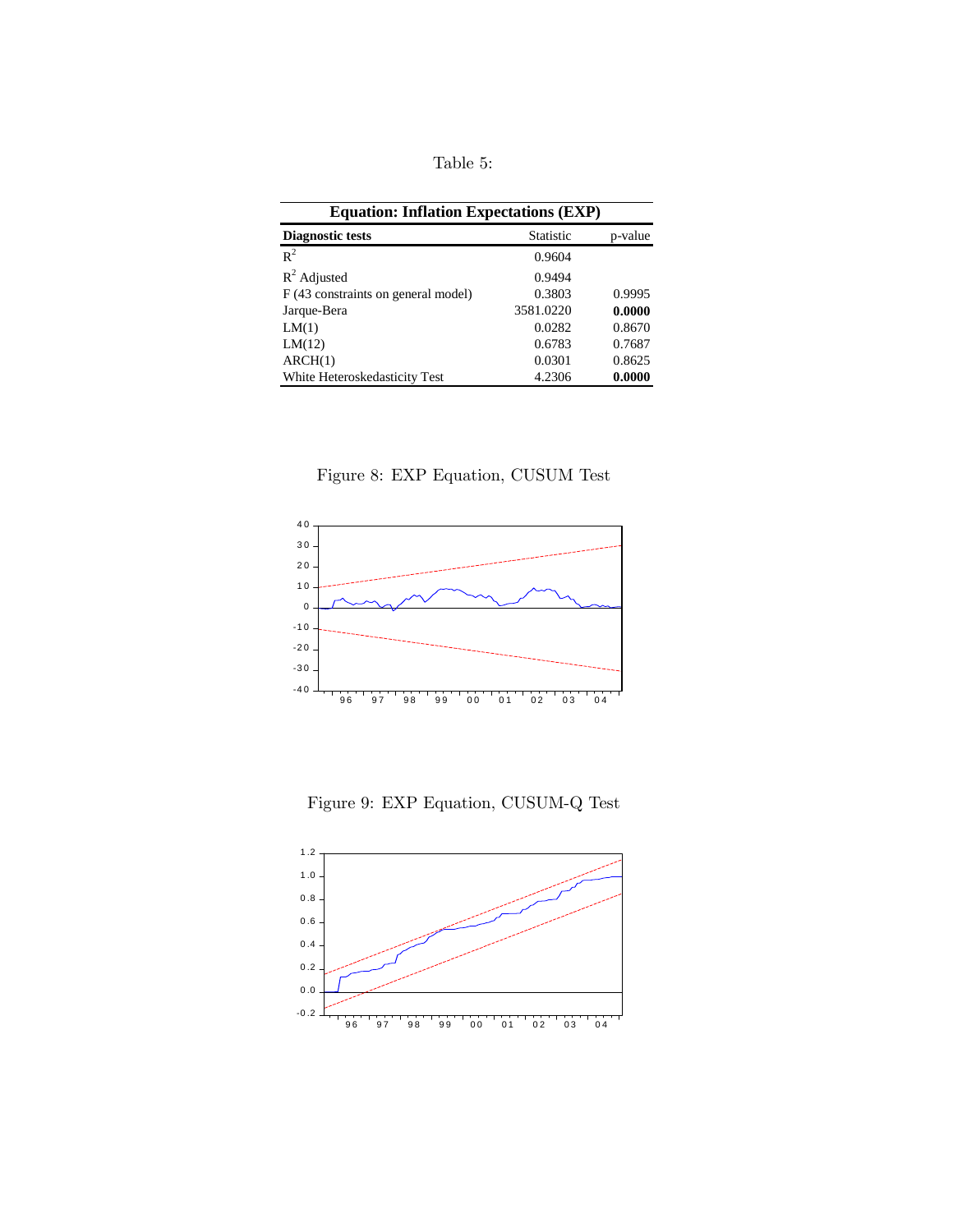Table 6:

| <b>Equation: Nominal Interest Rate (NOM)</b> |                  |         |  |  |  |
|----------------------------------------------|------------------|---------|--|--|--|
| <b>Diagnostic tests</b>                      | <b>Statistic</b> | p-value |  |  |  |
| $R^2$                                        | 0.9852           |         |  |  |  |
| $R^2$ Adjusted                               | 0.9813           |         |  |  |  |
| F (44 constraints on general model)          | 0.5146           | 0.9904  |  |  |  |
| Jarque-Bera                                  | 296.7912         | 0.0000  |  |  |  |
| LM(1)                                        | 0.0001           | 0.9941  |  |  |  |
| LM(12)                                       | 2.2359           | 0.0149  |  |  |  |
| ARCH(1)                                      | 0.0362           | 0.8494  |  |  |  |
| White Heteroskedasticity Test                | 4.4909           | 0.0000  |  |  |  |





Figure 11: EXP Equation, CUSUM-Q Test

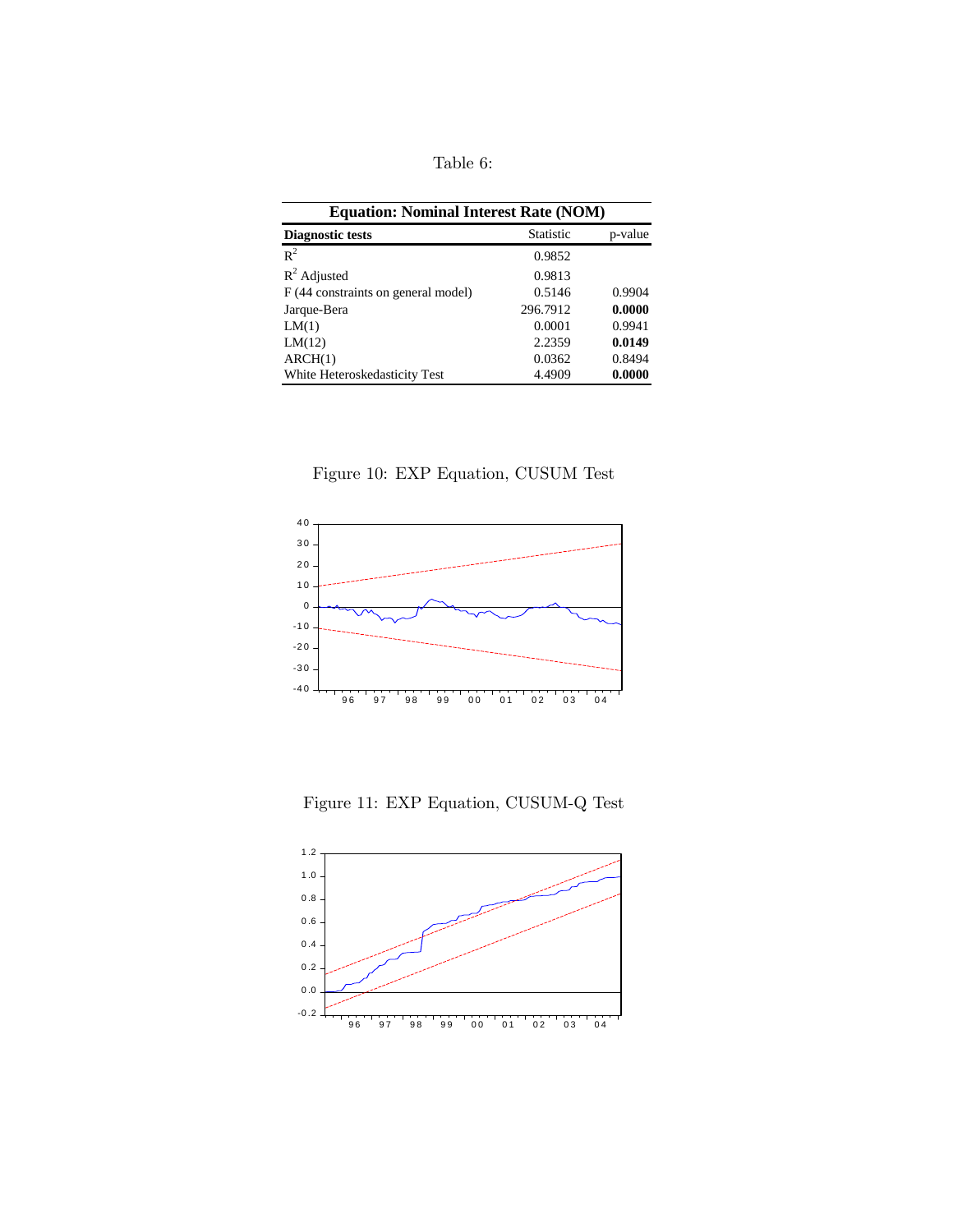The upper panel of Table 7 shows the tests proposed by Hansen (1992). In these tests, the null hypothesis postulates constancy of parameters and its rejection indicates that there is a structural change in the parameters at an unknown date. These tests were applied to all the parameters of the reduced model (the constant coefficient, each slope coefficient and the error variance of the error term). In addition a joint test for the constancy of all parameters was calculated. In all the equations, the null hypothesis of constancy of the constant and slope coefficients cannot be rejected. However, there is evidence of a change at an unknown date in the error variance of the equation corresponding to the output gap and the joint test for stability of all the parameters reject the null in the equations of inflation expectations and the nominal interest rate.

The lower panel of Table 7 shows additional tests for the constancy of the coefficients. In these tests, the null hypothesis indicates that all the coefficients of the regression (the constant and slope coefficients) are stable, while the alternative implies a structural break with unknown change point. According to this test, the entire set of coefficients in the equation of the inflation rate cannot be considered stable over time.

|                                                 | <b>Equation</b>              |                   |                  |                  |                                                     |
|-------------------------------------------------|------------------------------|-------------------|------------------|------------------|-----------------------------------------------------|
|                                                 | <b>Real Exchange</b><br>Rate | <b>Output Gap</b> | <b>Inflation</b> | <b>Inflation</b> | <b>Nominal</b><br><b>Expectations</b> Interest Rate |
| Hansen (1992) stability tests                   |                              |                   |                  |                  |                                                     |
| Ho: Stability of parameters                     |                              |                   |                  |                  |                                                     |
| Ha: There is a structural break at unknown date |                              |                   |                  |                  |                                                     |
| Unstable individual coefficient                 | none                         | none              | none             | none             | none                                                |
| Error variance                                  | 0.16                         | $0.41$ *          | 0.23             | 0.11             | 0.13                                                |
| Joint test for all parameters                   | 4.10                         | 2.90              | 3.83             | $6.23$ **        | $4.83$ **                                           |
| Hansen (1997) stability tests                   |                              |                   |                  |                  |                                                     |
| Ho: Stability of coefficients                   |                              |                   |                  |                  |                                                     |
| Ha: There is a structural break at unknown date |                              |                   |                  |                  |                                                     |
| SupLM                                           | 40.73                        | 36.39             | $***$<br>48.11   | 33.27            | 43.85                                               |
| ExpLM                                           | 17.44                        | 14.99             | $21.44$ **       | 14.91            | 19.44                                               |
| AveLM                                           | 30.49                        | 22.52             | $32.75$ **       | 27.42            | 33.69                                               |

#### Table 7: Hansen stability tests

\*, \*\* and \*\*\* denotes 10, 5 and 1 percent significance, respectively.

The tests reported in Table 7 consider as the alternative hypothesis a single structural break in the coefficients at an unknown date. However, it is possible that more than one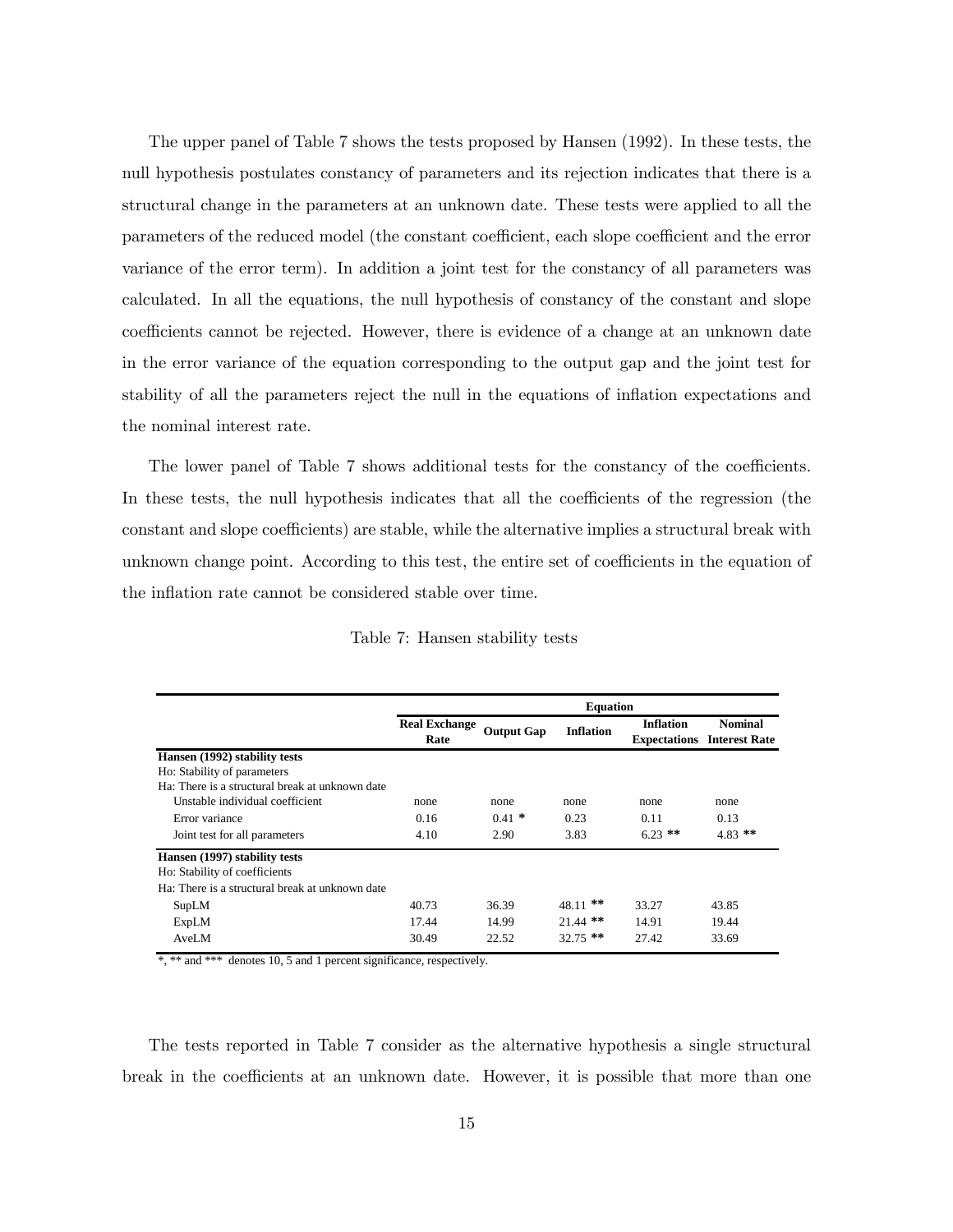structural break may have occurred in the coefficients of the linear VAR model. Hence, we also present tests that allow for multiple breaks in the coefficients, with special focus on partial structural break tests applied to different groups of coefficients, as explained below.

Table 8 presents the results of two tests proposed by Bai and Perron (2003), the UDmax and WDmax. In these tests the null indicates the absence of structural breaks, and its rejection the presence of an unknown number of breaks for a given maximum number of possible breaks. In this paper, we allowed for a maximum number of three possible structural breaks. This limit was determined by the size of the sample and the large number of parameters to be estimated in each equation. Using these tests we examined the stability of different subsets of coefficients. Specifically, in each equation we tested the stability of the groups of coefficients corresponding to the lags of each endogenous variable, as well as those associated with the exogenous variables and the constant. These tests by groups of variables are important because we are interested in the dynamic response of each endogenous variable to innovations in the other variables.

As can be observed in Table 8, the only equation that does not show evidence of structural breaks in any group of parameters is the output gap equation. For the equation of the real exchange rate both the UDmax and WDmax tests suggest instability of the coefficients associated with its own lags, the lags of the output gap and those corresponding to the nominal interest rate. The tests for the inflation equation indicate instability in the coefficients of the real exchange rate and the output gap, and the WDmax test indicates in addition instability in the coefficients of inflation expectations. The equation of inflation expectations shows instability in the coefficients of the real exchange rate, the output gap, the rate of inflation and the nominal interest rate. Finally, both tests indicate instability in the coefficients of the nominal interest rate equation corresponding to the real exchange rate, the rate of inflation and the exogenous variables. Only the WDmax test suggest additional instability of the coefficients associated with the lags of the output gap and the own lags of the nominal interest rate. In summary, the UDmax and WDmax tests show clear evidence of instability of the groups of coefficients in the equations of the linear VAR.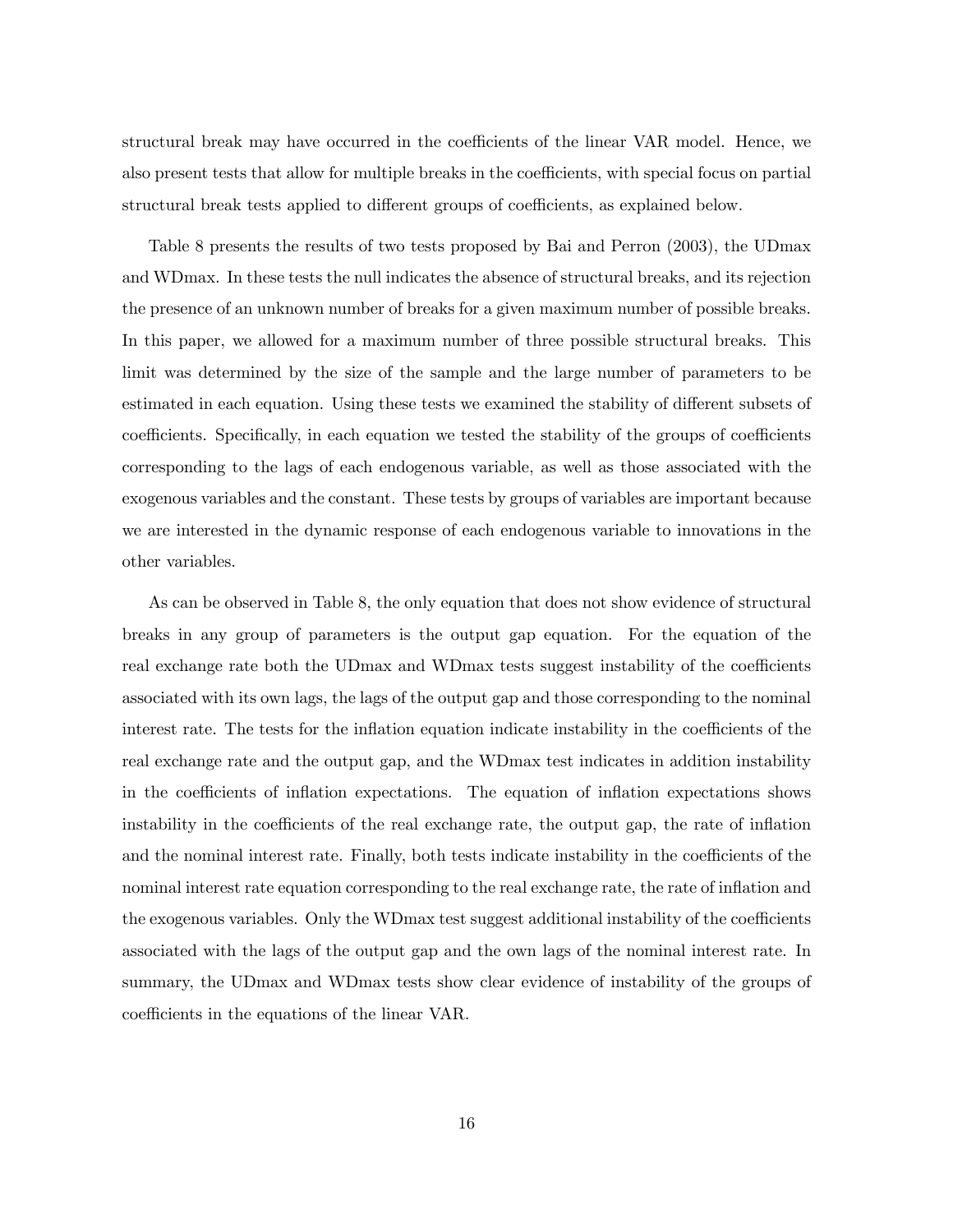|                                                    | <b>Equation</b>         |                   |                  |                  |                                                     |
|----------------------------------------------------|-------------------------|-------------------|------------------|------------------|-----------------------------------------------------|
|                                                    | Real<br><b>Exchange</b> | <b>Output Gap</b> | <b>Inflation</b> | <b>Inflation</b> | <b>Nominal</b><br><b>Expectations</b> Interest Rate |
| Bai and Perron (2003) tests for structural changes |                         |                   |                  |                  |                                                     |
| <b>UDmax Test</b>                                  |                         |                   |                  |                  |                                                     |
| Ho: No structural breaks                           |                         |                   |                  |                  |                                                     |
| Ha: There is an unknown number of breaks           |                         |                   |                  |                  |                                                     |
| Coefficients of lags of Real Exchange Rate         | 24.85 ***               | 10.36             | 47.77 ***        | $87.70$ ***      | $26.15$ ***                                         |
| Coefficients of lags of Output Gap                 | $16.28$ **              | 3.59              | $13.56*$         | $18.02$ **       | 11.25                                               |
| Coefficients of lags of Inflation                  | 15.53                   | 3.90              | 11.07            | $21.43$ **       | 24.68 ***                                           |
| Coefficients of lags of Inflation Expectations     | 10.03                   | 6.87              | 15.54            | 12.73            | 13.92                                               |
| Coefficients of lags of Nominal Interest Rate      | 23.58 ***               | 6.81              | 11.18            | $33.65$ ***      | 18.63                                               |
| Coefficients of exogenous variables and constant   | 5.19                    | 8.46              | 11.03            | 7.92             | 22.66 ***                                           |
| <b>WDmax Test</b>                                  |                         |                   |                  |                  |                                                     |
| Ho: No structural breaks                           |                         |                   |                  |                  |                                                     |
| Ha: There is an unknown number of breaks           |                         |                   |                  |                  |                                                     |
| Coefficients of lags of Real Exchange Rate         | 26.61 ***               | 10.36             | 47.77 ***        | $87.70$ ***      | $34.65$ ***                                         |
| Coefficients of lags of Output Gap                 | $16.28*$                | 4.34              | $16.47$ **       | $18.02$ **       | $13.13*$                                            |
| Coefficients of lags of Inflation                  | 15.53                   | 4.80              | 11.07            | $24.43$ **       | 27.79 ***                                           |
| Coefficients of lags of Inflation Expectations     | 13.51                   | 8.40              | $17.91*$         | 15.76            | 16.04                                               |
| Coefficients of lags of Nominal Interest Rate      | $23.58$ ***             | 6.81              | 12.28            | $33.65$ ***      | $21.36*$                                            |
| Coefficients of exogenous variables and constant   | 7.00                    | 10.95             | 14.88            | 10.20            | 26.95 ***                                           |

#### Table 8: Bai and Perron structural change tests

\*, \*\* and \*\*\* denotes 10, 5 and 1 percent significance, respectively.

As supplementary evidence about the instability of the coefficients of the equations of the linear VAR, additional partial structural break tests were applied in order to determine the number of breaks in each equation and the dates at which they may have occurred. These tests are based on the sequential procedure proposed by Bai and Perron (2003). For each group of regressors in the five equations of the model, we will show the number of structural breaks detected, the dates of these breaks and the confidence interval for the estimated dates. The sequential procedure tests the null hypothesis of stability of coefficients against the alternative of one structural break, and if the null is rejected, tests the null of one structural break against the alternative of two structural breaks, and so on.

As can be seen in Table 9, in the equation of the real exchange rate, the tests identify one structural break in the coefficients of its own lags, the output gap and the nominal interest rate. All these changes occurred in the middle of 1995. In the equation of the inflation rate, two structural breaks are identified in the coefficients associated with the lags of the real exchange rate, the first one in August 1995 and the second in September 1998.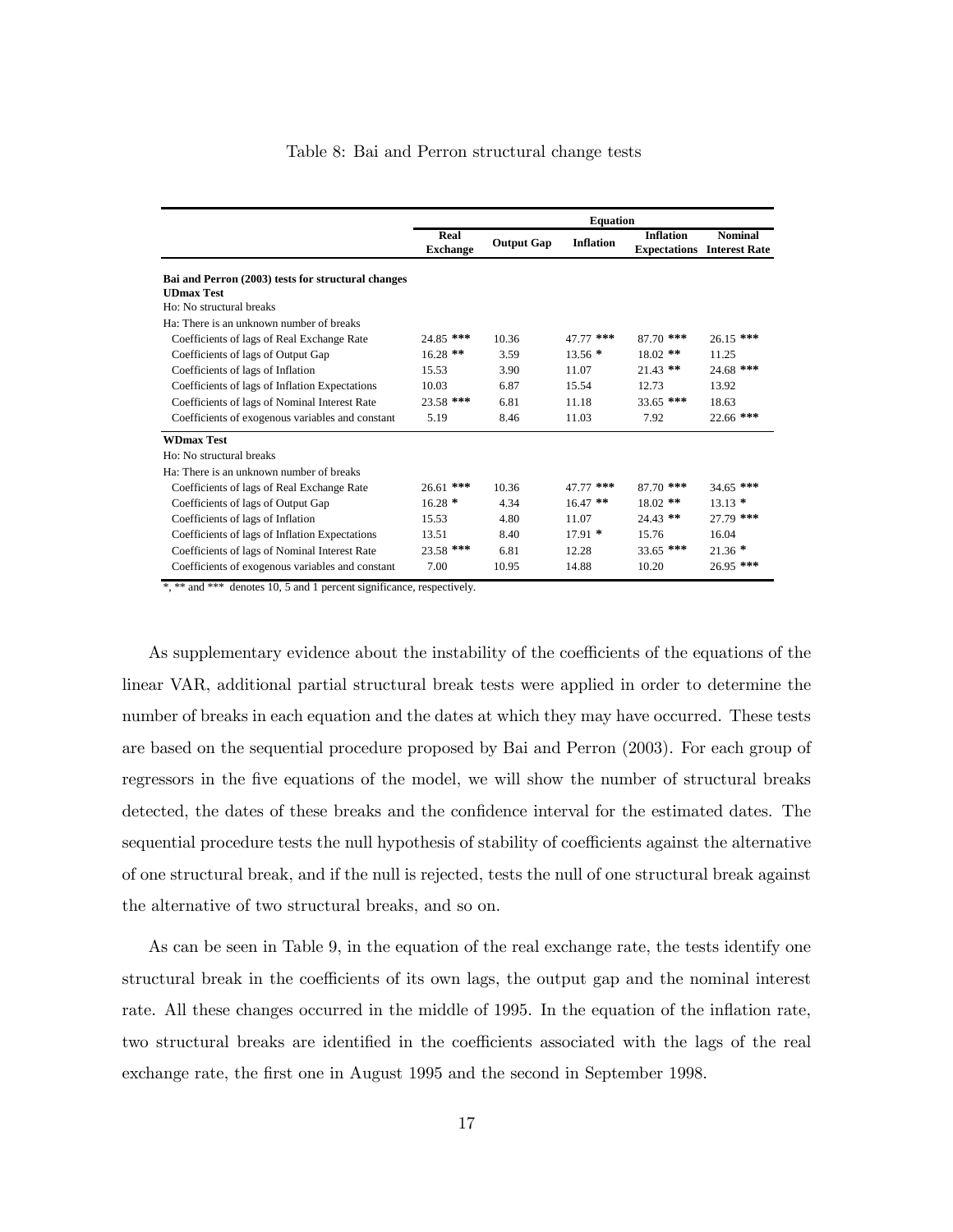Additionally, there is one structural break in the coefficients associated with the output gap in September 1998. The equation of inflation expectations shows three breaks in the coefficients associated with the real exchange rate (in June 1995, September 1998 and February 2001), and there are also two structural breaks in the coefficients corresponding to the lags of the output gap (June 1995 and May 1998). In addition, the coefficients of the lags of the inflation rate show one structural break (October 2001), and those corresponding to the lags of the nominal interest rate show one break (August 1995). Finally, the equation of the nominal interest rate presents structural breaks in the coefficients of the real exchange rate (October 1995), the lags of the inflation rate (June 1998), its owns lags (July 1995), and the coefficients associated to the exogenous variables (June 1999).

The estimated dates of the structural breaks in the coefficients of the reduced form VAR are far from showing coincidence. Nevertheless, they may suggest the possible dates of the changes in the monetary transmission mechanism. As can be observed in Figure 12, the dates of the structural breaks in the coefficients are concentrated in the middle of 1995, the year of the currency and financial crisis, and during 1998, a year marked by considerable instability in the Mexican economy as a result of the negative effects of the financial crises in East Asia and Russia. There are also two break dates in 2001, February and October 2001. These results suggest that we may expect to find structural breaks in the transmission mechanism in 1995, 1998 and 2001.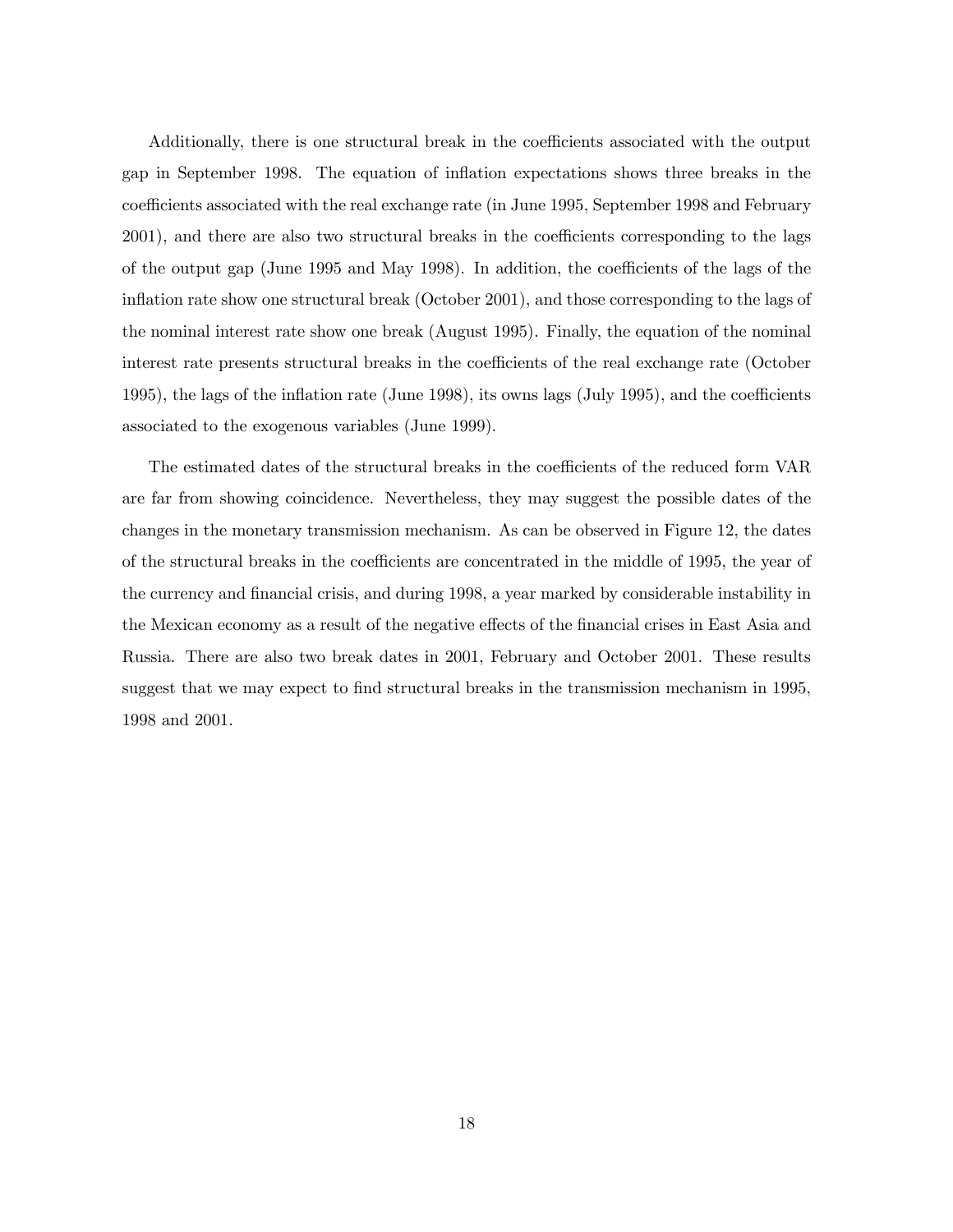|                                                            |              | <b>Number of Structural</b><br><b>Breaks</b> | Date     | <b>Confidence Interval</b> |
|------------------------------------------------------------|--------------|----------------------------------------------|----------|----------------------------|
| Bai and Perron (2003) tests for partial structural changes |              |                                              |          |                            |
| Ho: There are x structural breaks                          |              |                                              |          |                            |
| Ha: There are $x+1$ structural breaks $(x = 0, 1, 2)$      |              |                                              |          |                            |
| <b>Equation of Real Exchange Rate</b>                      |              |                                              |          |                            |
| Coefficients of lags of Real Exchange Rate                 | 1            | 24.85 ***                                    | $May-95$ | Apr-95 - Jun-95            |
| Coefficients of lags of Output Gap                         | $\mathbf{1}$ | 16.28 ***                                    | $Jun-95$ | May-95 - Sep-95            |
| Coefficients of lags of Inflation                          |              | 15.53                                        |          |                            |
| Coefficients of lags of Inflation Expectations             |              | 10.03                                        |          |                            |
| Coefficients of lags of Nominal Interest Rate              | $\mathbf{1}$ | 23.58 ***                                    | Apr-95   | Mar-95 - Jul-95            |
| Coefficients of exogenous variables and constant           |              | 4.21                                         |          |                            |
| <b>Equation of Output Gap</b>                              |              |                                              |          |                            |
| Coefficients of lags of Real Exchange Rate                 |              | 10.36                                        |          |                            |
| Coefficients of lags of Output Gap                         |              | 2.50                                         |          |                            |
| Coefficients of lags of Inflation                          |              | 3.90                                         |          |                            |
| Coefficients of lags of Inflation Expectations             |              | 6.87                                         |          |                            |
| Coefficients of lags of Nominal Interest Rate              |              | 6.81                                         |          |                            |
| Coefficients of exogenous variables and constant           |              | 5.17                                         |          |                            |
| <b>Equation of Inflation</b>                               |              |                                              |          |                            |
| Coefficients of lags of Real Exchange Rate                 | 2            | 27.04 ***                                    | Aug-95   | Jul-95 - Sep-95            |
|                                                            |              |                                              | $Sep-98$ | Aug-98 - Dec-98            |
| Coefficients of lags of Output Gap                         | $\mathbf{1}$ | 13.56 ***                                    | $Sep-98$ | May-98 - Jan-99            |
| Coefficients of lags of Inflation                          |              | 11.07                                        |          |                            |
| Coefficients of lags of Inflation Expectations             |              | 10.74                                        |          |                            |
| Coefficients of lags of Nominal Interest Rate              |              | 11.18                                        |          |                            |
| Coefficients of exogenous variables and constant           |              | 5.65                                         |          |                            |
| <b>Equation of Inflation Expectations</b>                  |              |                                              |          |                            |
| Coefficients of lags of Real Exchange Rate                 | 3            | 32.13 ***                                    | $Jun-95$ | May-95 - Jul-95            |
|                                                            |              |                                              | $Sep-98$ | Aug-98 - Oct-98            |
|                                                            |              |                                              | Feb-01   | Jul-00 - May-01            |
| Coefficients of lags of Output Gap                         | 2            | $18.02*$                                     | $Jun-95$ | $May-95 - Jan-96$          |
|                                                            |              |                                              | $May-98$ | Jul-95 - Aug-98            |
| Coefficients of lags of Inflation                          | $\mathbf{1}$ | $21.43$ ***                                  | $Oct-01$ | $Jul-01 - Nov-01$          |
| Coefficients of lags of Inflation Expectations             |              | 12.73                                        |          |                            |
| Coefficients of lags of Nominal Interest Rate              | 1            | 33.65 ***                                    | Aug-95   | Jul-95 - Dec-95            |
| Coefficients of exogenous variables and constant           |              | 7.92                                         |          |                            |
| <b>Equation of Nominal Interest Rate</b>                   |              |                                              |          |                            |
| Coefficients of lags of Real Exchange Rate                 | $\mathbf{1}$ | 26.15 ***                                    | $Oct-95$ | Sep-95 - Nov-95            |
| Coefficients of lags of Output Gap                         |              | 4.03                                         |          |                            |
| Coefficients of lags of Inflation                          | $\mathbf{1}$ | 24.68 ***                                    | $Jun-98$ | Jul-97 - Jul-98            |
| Coefficients of lags of Inflation Expectations             |              | 10.60                                        |          |                            |
| Coefficients of lags of Nominal Interest Rate              | 1            | $18.63*$                                     | Jul-95   | Jun-95 - Aug-95            |
| Coefficients of exogenous variables and constant           | $\mathbf{1}$ | $22.66*$                                     | Jun-99   | Feb-99 - Dec-99            |

\*, \*\* and \*\*\* denotes 10, 5 and 1 percent significance, respectively.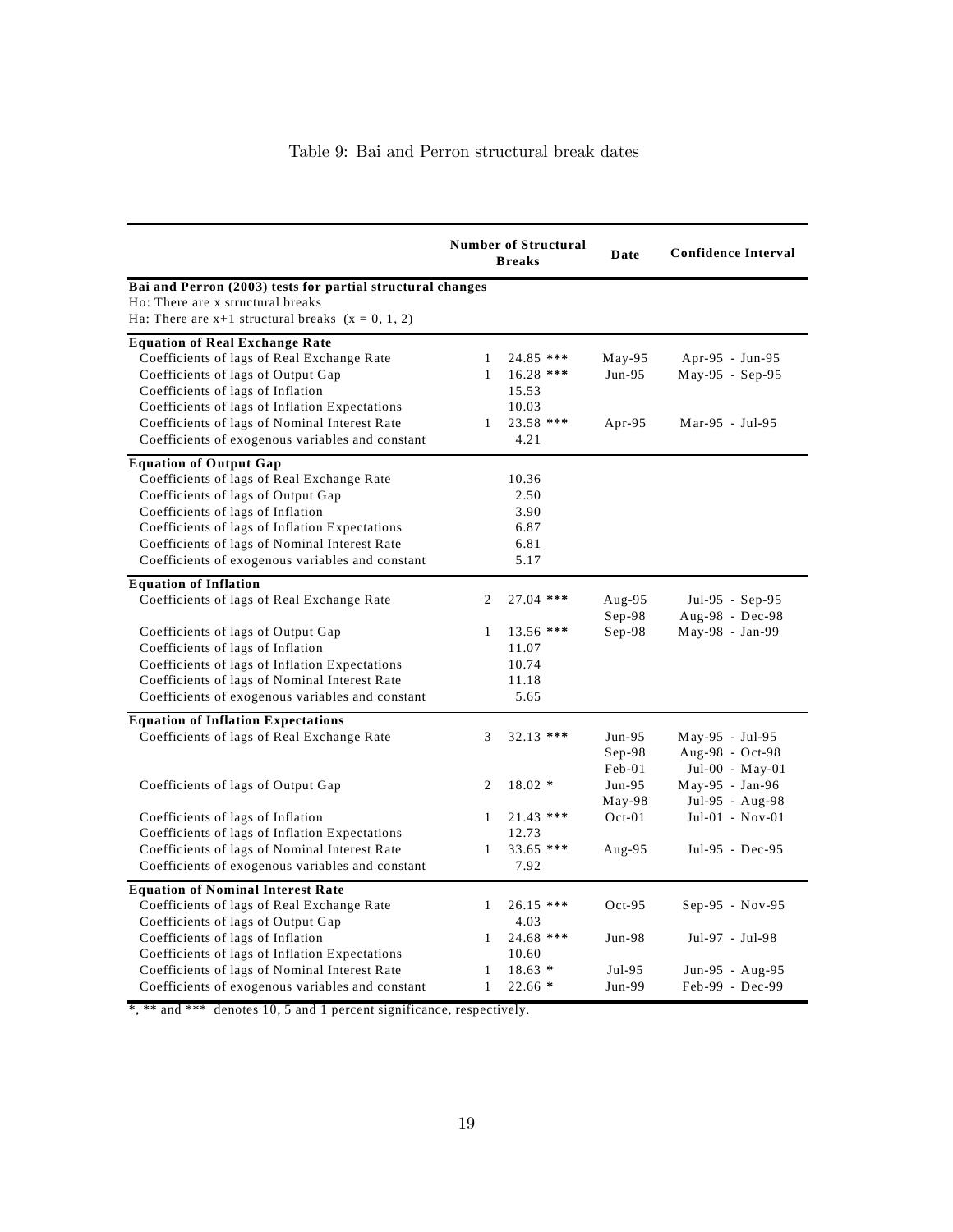Figure 12: Bai and Perron dates of breaks



The results of the tests shown provide evidence about the instability of the linear VAR model estimated. However, the identified break dates are specific to each equation and do not consider the breaks in the system that is approximated by the VAR. In the next section, we adopt a flexible estimation strategy that allows an appropriate modeling and identification of the structural changes in the entire system.

### 5 Reduced Form Non-linear VAR

In this section, we apply a non-linear estimation methodology aimed at the identification of the structural changes in the parameters of the reduced form VAR. After the identification of the dates of structural changes, we will compare the impulse response functions to structural shocks and the variance decomposition corresponding to different regimes, assuming a recursive structure of the model, in order to assess the changes in the transmission mechanism.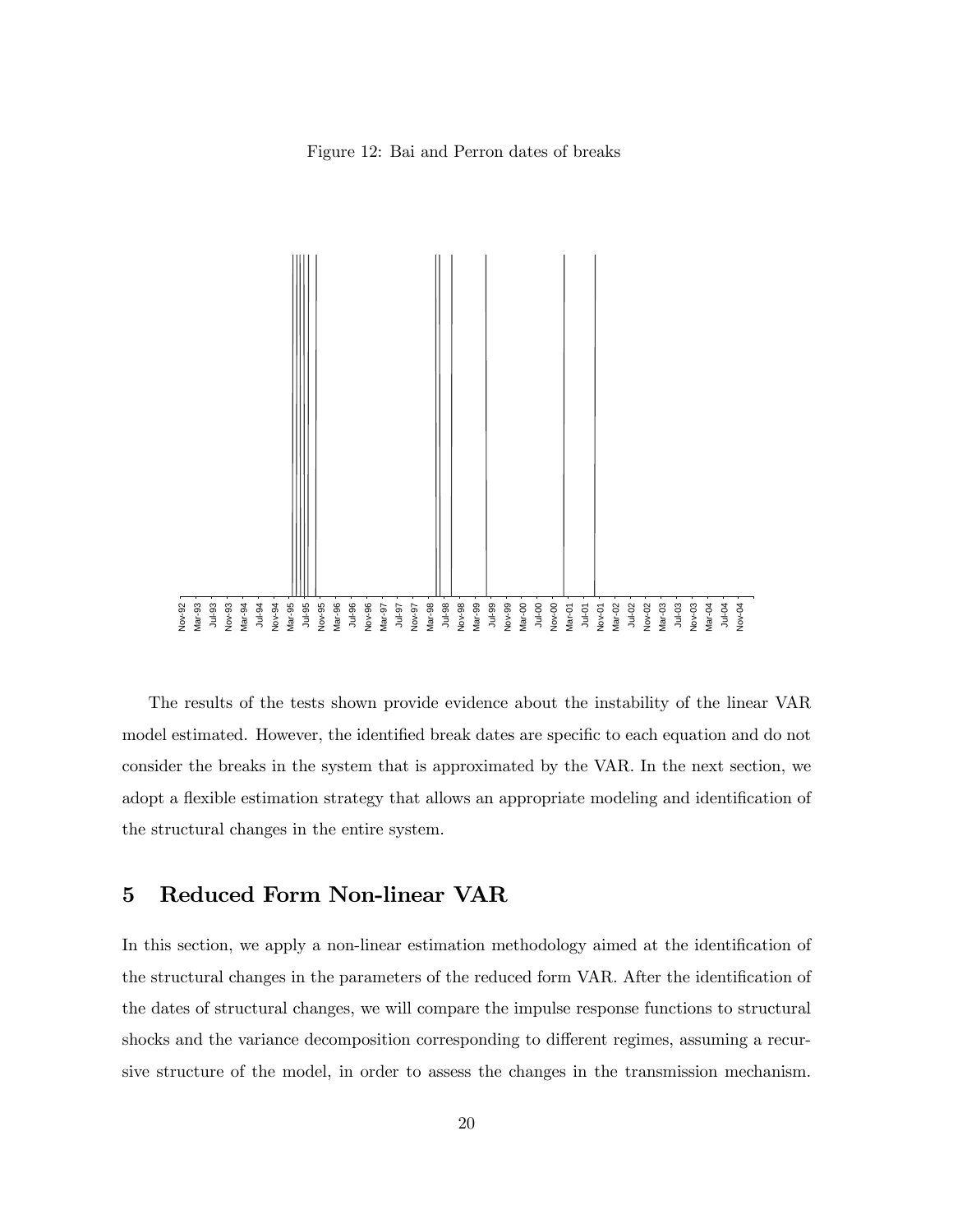The methodology used is based on the work of Hamilton (1994) and Krolzig (1997).

A VAR in reduced form, including exogenous explanatory variables, can be written as:

$$
Y_t = a + A_1 Y_{t-1} + \ldots + A_k Y_{t-k} + B_0 X_t + \ldots + B_r X_{t-r} + u_t
$$

where  $Y_t$  is a vector containing the endogenous variables, a is a vector of constants,  $A_n$  $(n = 1, \ldots, k)$  denote the matrices of coefficients associated with the lags of the endogenous variables,  $B_h$   $(h = 0, \ldots, r)$  denote matrices of coefficients corresponding to the exogenous variables and  $u_t$  is a vector containing the estimation errors. The VAR methodology assumes that the error terms are normal and identically distributed, with zero mean and variance covariance matrix Σ.

In order to allow for regime shifts, in a Markov-switching VAR model (MS-VAR) it is assumed that the parameters of the underlying data generating process of the observed time series vector  $Y_t$  depend on an unobservable state variable,  $s_t$ . The unobservable realization of  $s_t$ , among m possible realizations, is assumed to be governed by a discrete time, first order Markov chain with constant transition probabilities  $p_{ij}$ . These transition probabilities fulfill the following conditions:

$$
p_{i,j} = Pr(s_{t+1} = j | s_t = i);
$$
 
$$
\sum_{j=1}^{m} p_{i,j} = 1; \quad i, j \in (1, ..., m)
$$

for the case of  $m$  regimes, these probabilities are collected in the following transition matrix:

$$
P = \left[ \begin{array}{cccc} p_{1,1} & p_{2,1} & \cdots & p_{m,1} \\ p_{1,2} & p_{2,2} & \cdots & p_{m,2} \\ \vdots & \vdots & \ddots & \vdots \\ p_{1,m} & p_{2,m} & \cdots & p_{m,m} \end{array} \right]
$$

Hence, a Markov-switching reduced form VAR model can be written as:

$$
Y_{t} = a(s_{t}) + A_{1}(s_{t})Y_{t-1} + \ldots + A_{k}(s_{t})Y_{t-k} + B_{0}(s_{t})X_{t} + \ldots + B_{r}(s_{t})X_{t-r} + u_{t}
$$

where, due to the regime shifts,  $u_t \sim NID(0, \Sigma(s_t)).$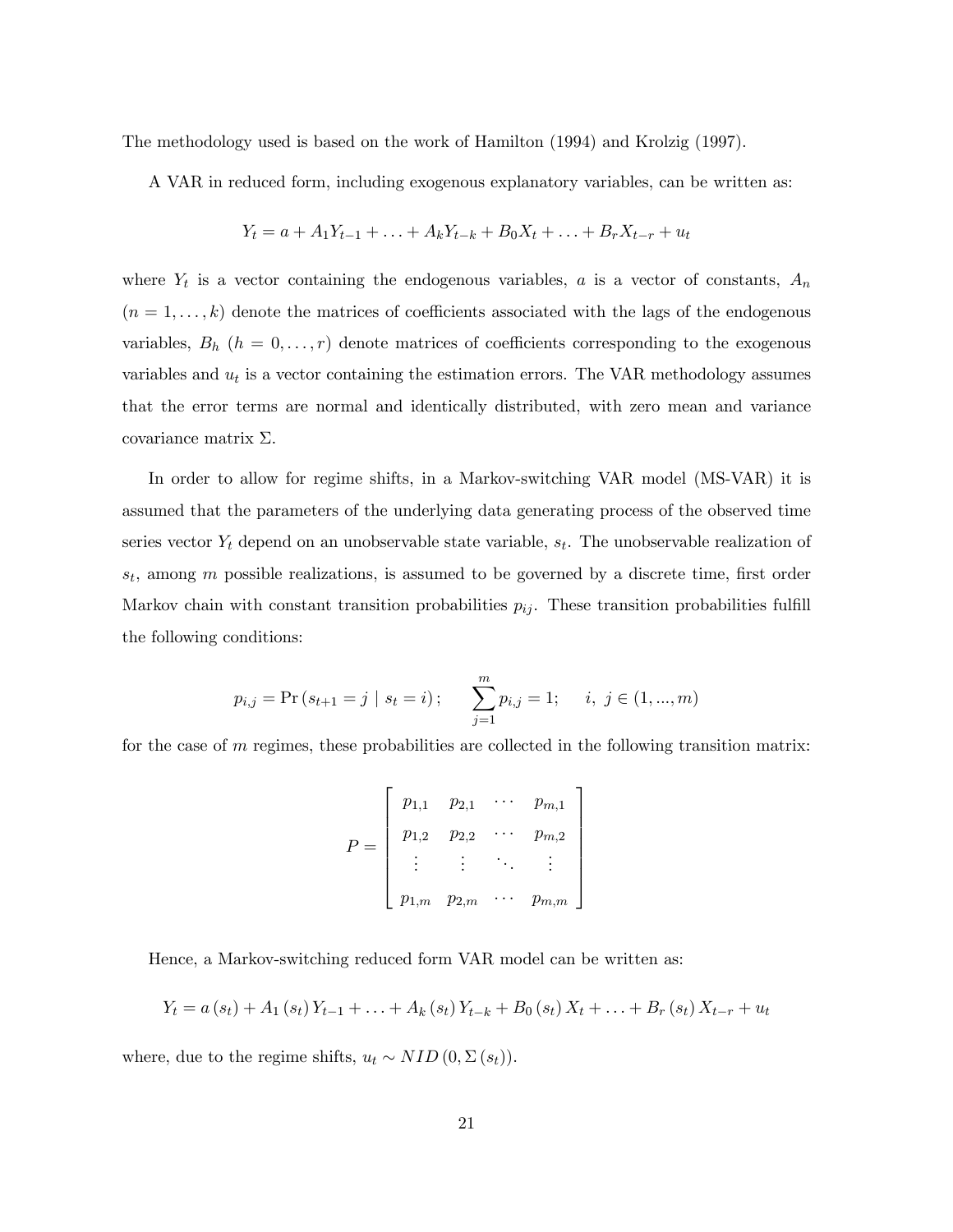It is worth noting that, as in the tests for structural breaks presented in the preceding section, we do not need any assumption about the dates of the regime shifts or the type of changes in the parameters of the reduced form VAR. The dates of the shifts will be inferred from a series of probabilities indicating which regime prevails in any given date of the sample.<sup>12</sup> The MS-VAR model was estimated using the same effective sample used in the estimation of the linear model, that is, from November 1992 to February 2005. In this model the different regimes imply changes over time in the constant coefficient, the coefficients of the lagged endogenous variables and the exogenous variables, and the variance covariance matrix of the residuals.

The small size of the sample (148 effective observations) imposes limitations in the number of parameters that can be estimated, given that allowing for regime shifts increases very rapidly the number of parameters to be estimated. With the sample used, an MS-VAR with four regimes can be estimated including a maximum of three lags of the endogenous variables and five exogenous regressors. On the other hand, if we consider three regimes and three lags of the endogenous variables, we can include thirteen exogenous regressors. We considered that allowing dynamic effects of the exogenous variables was important to obtain a better identification of the transmission mechanism in each regime, which is approximated by means of the reduced form VAR corresponding to that regime and the assumptions used to identify structural shocks. Thus, we estimated an MS-VAR with three regimes and, as a result, it was necessary to make a selection of the exogenous regressors to be included.

In the case of the rate of growth of the industrial production in the U.S. (FY), the rate of interest of the three-month US Treasury bill (TB3) and the rate of change of the oil price index (OIL), we included the contemporaneous values and up to two lags, since we considered these variables the most important exogenous variables affecting the endogenous variables in the system. In the case of the rate of inflation in the US (FINF) and the rate of growth of

 $12$ The MS-VAR methodology has as a by-product of the expectation maximization algorithm used to maximize the likelihood function, two series of probabilities for the entire sample. The smoothed probabilities are calculated using the information of the entire data set, while the filter probabilities are estimated using information contained only in the period before any given date for which the probabilities are estimated. Hence, the series of smoothed probabilities is preferred as indicator of which regime prevails at each date in the sample.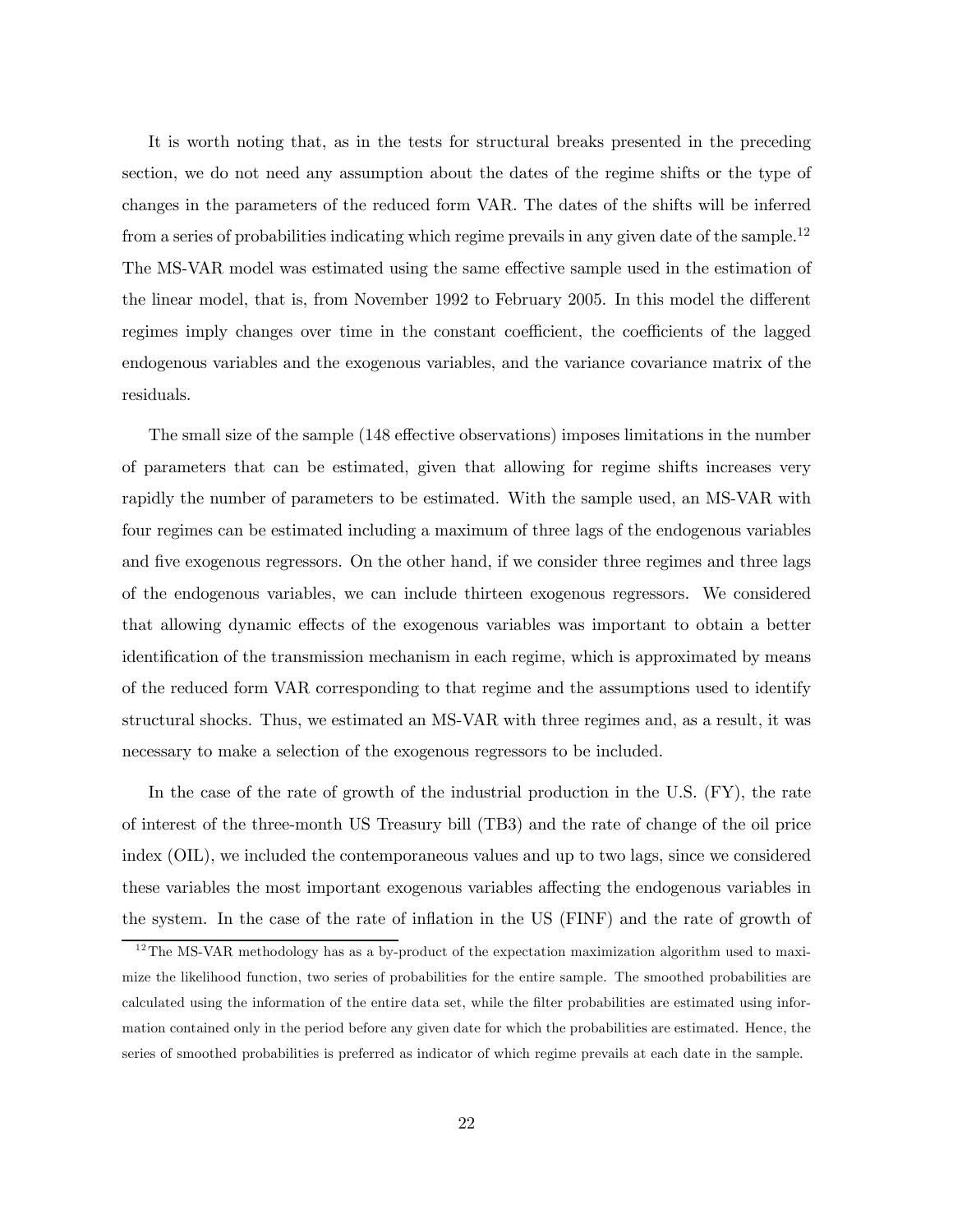the price index of non-energy commodities (NONFUEL), we included only lags one and two because we considered that the transmission of price movements may involve some delay.

The model described above was tested against alternative models in order to check the specification used. First, we performed tests to determine the number of regimes. The results of these tests, shown in the upper panel of Table 10, suggest that the model with three regimes is preferred to an estimation with only two regimes and to a linear model.<sup>13</sup> On the other hand, the model estimated was also compared with three nested models in which the following restrictions were imposed: a) the constant coefficients do not change across regimes; b) the slope coefficients are constant across regimes; and c) the variance covariance matrix of the residuals is constant across regimes. These hypotheses were rejected using standard likelihood ratio tests, as can be observed in the lower panel of Table 10. Hence, we maintained the model with three regimes and shifts in all parameters.

The model was then reduced by eliminating from the system the regressors that resulted non-significant using the following testing procedure. In the first step, likelihood ratio tests were computed under the null of zero coefficients for each of the regressors in the system. Based on these results, the first lag of the rate of inflation of the price index of non-energy primary goods  $(NONFUEL(-1))$  was eliminated, since the null was not rejected. Then, a reduced model was estimated and likelihood ratio tests were computed again for each regressor. In this second (and final) step, the second lag of the external rate of inflation  $(FINF(-2))$  was eliminated. Table 11 shows the tests described and the joint test for the restriction implied by the elimination of both variables.

Figure 13 shows the series of smoothed probabilities obtained from the estimation of the reduced model. As can be observed, the periods corresponding to the currency crisis of 1995 and the turbulence observed in the Mexican economy in the second half of 1998 are identified

<sup>&</sup>lt;sup>13</sup>The tests used are non-standard likelihood ratio tests because of the problem of nuisance parameters, which means that some parameters of the unrestricted model are not identified under the null hypothesis tested. Basically, these tests are calculated as a correction on the p-value of standard likelihood ratio tests. Specifically, the relevant p-value of the test is calculated as the sum of the standard p-value of a likelihood ratio test with n restrictions (the number of parameters that disappear under the null) and the following expression:  $2h^{\frac{n}{2}}\left[e^h\Gamma\left(\frac{n}{2}\right)\right]$ , where  $\Gamma\left(\cdot\right)$  represents the gamma function and h is the difference between the values of the log of the likelihood functions of the unrestricted and restricted models. See Krolzig (1997).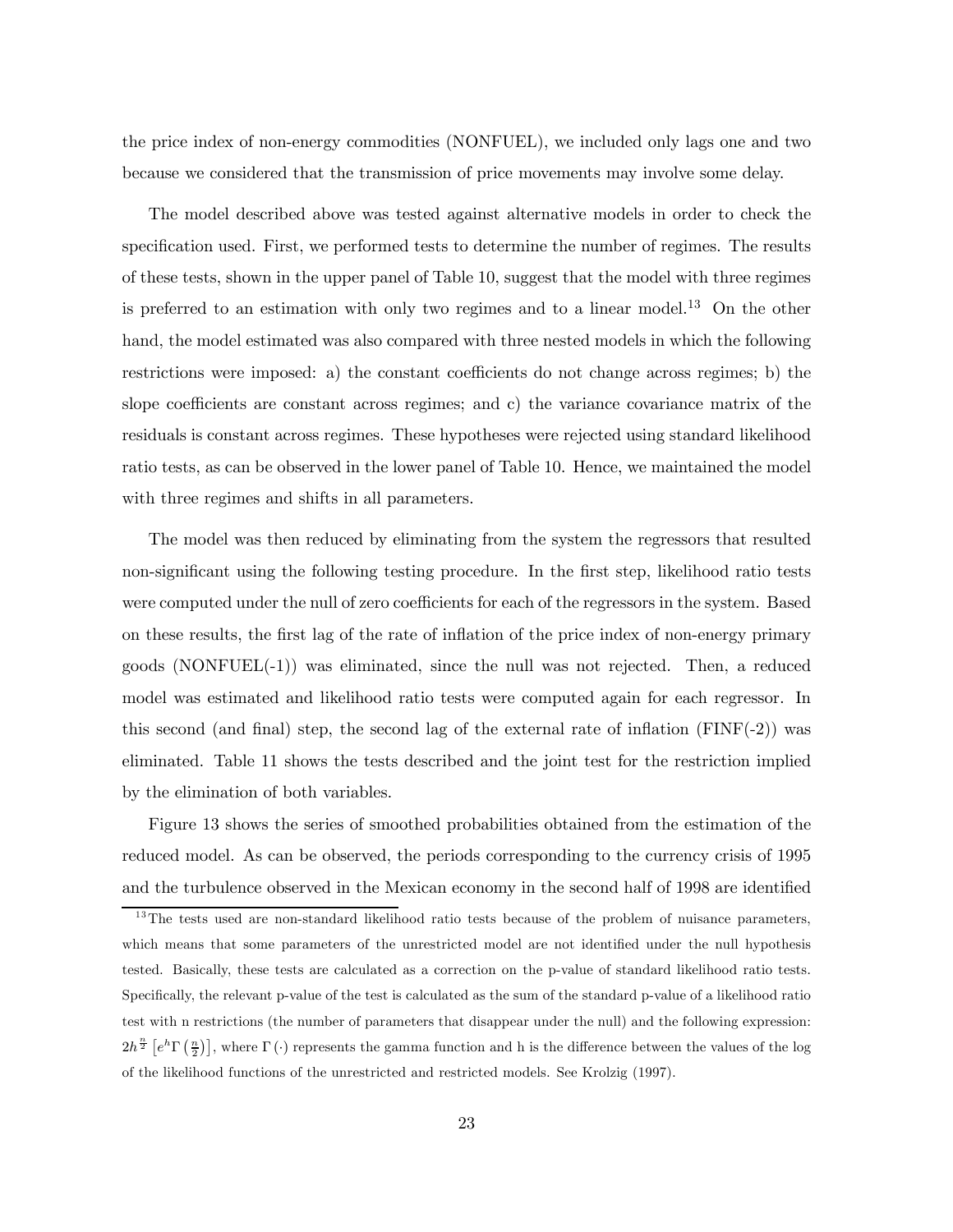| Null hypothesis                         | Number of<br>restrictions | p-value |
|-----------------------------------------|---------------------------|---------|
| Two regimes                             | 164                       | 0.000   |
| One regime                              | 326                       | 0.000   |
| In the model with three regimes:        |                           |         |
| Constancy of the constant coefficient   | 10                        | 0.000   |
| Constancy of slope coefficients         | 280                       | 0.000   |
| Constancy of variance covariance matrix | 30                        | 0.000   |

Table 10: MS-VAR tests on regimes and nested models

by regime 3. On the other hand, regime 2 includes the period after the currency crisis and up to February 2001 (excluding the months corresponding to Regime 3 in 1998) and the year 1994. Finally, regime 1 is clearly prevalent since the beginning of 2001 and, according to the series of probabilities, it was present also before 1994.

Given that the periods before and after the currency crisis of 1994 are qualitatively different, because of the change in the exchange rate regime, among other reasons, we estimated the reduced MS-VAR model with three regimes using as few observations as possible from the period before the currency crisis, in order to obtain a better identification of the regimes

Table 11: Model reduction

| Reduction of the MS-VAR | Number of<br>restrictions | p-value |
|-------------------------|---------------------------|---------|
|                         |                           |         |
| 1st step: $NONFUEL(-1)$ | 15                        | 0.719   |
| 2nd step: $FINF(-2)$    | 15                        | 0.214   |
| Joint test              | 30                        | 0.442   |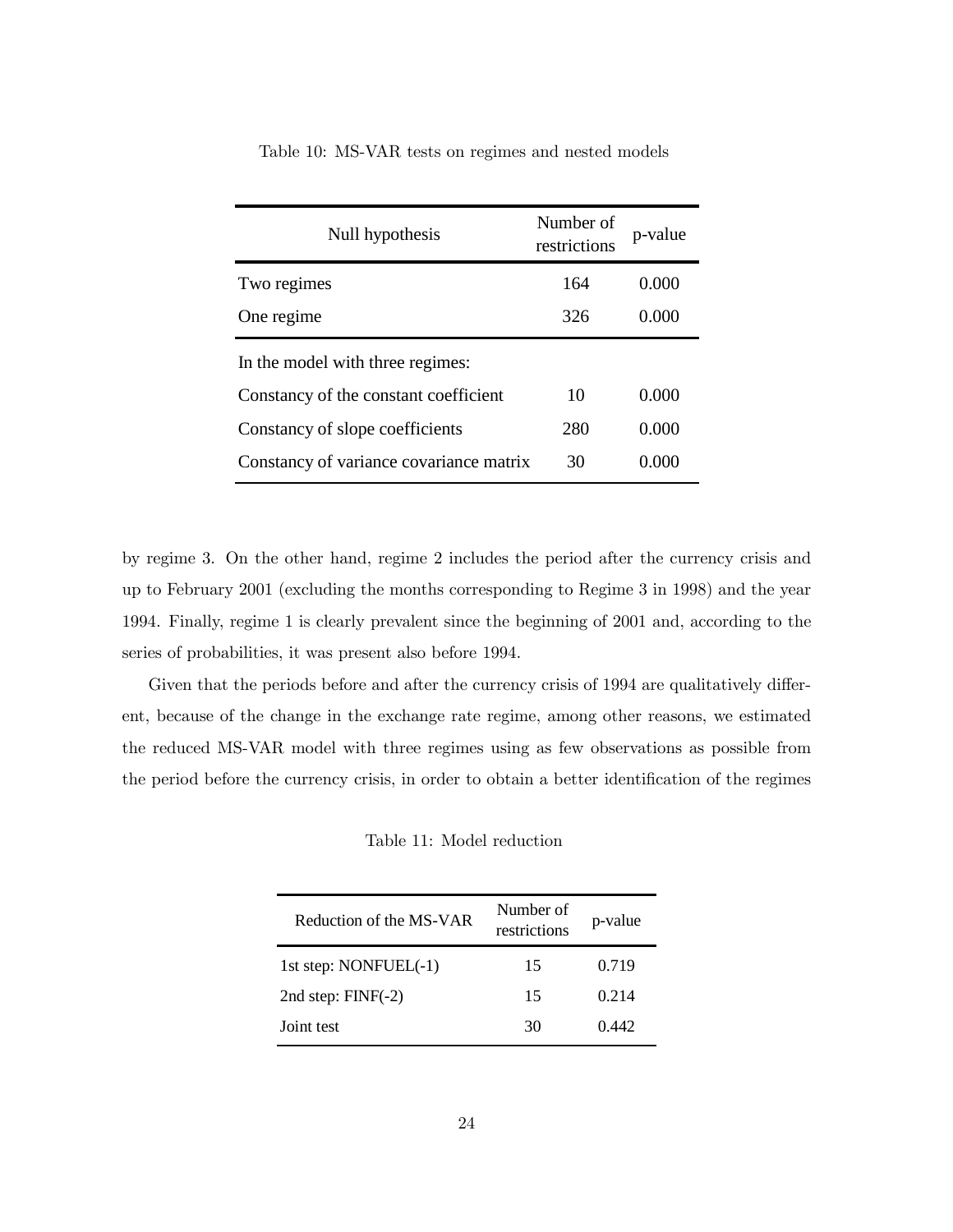



in the post-crisis period. Given the large number of parameters to be estimated, it was not possible to obtain an estimation of the model without taking into account some observations from the period before the currency crisis of 1995. The model could be estimated only from September 1993 onwards.

Figure 14 shows the transition probabilities obtained using a sample starting in September 1993 and ending in February 2005. As can be observed, the periods of the three different regimes identified are very similar to the ones obtained using the entire sample: regime 3 is associated with the currency crisis and the period of turbulence that was observed in the second half of 1998, regime 2 is associated with the period of relative stability that followed the currency crisis and regime 1 prevails after January 2001, date in which Banco de Mexico formally adopted the inflation targeting framework for the conduct of monetary policy.<sup>14</sup>

In order to assess the changes in the transmission mechanism over time, it is necessary

 $14$ See Ortiz (2002) and Banco de México (2001).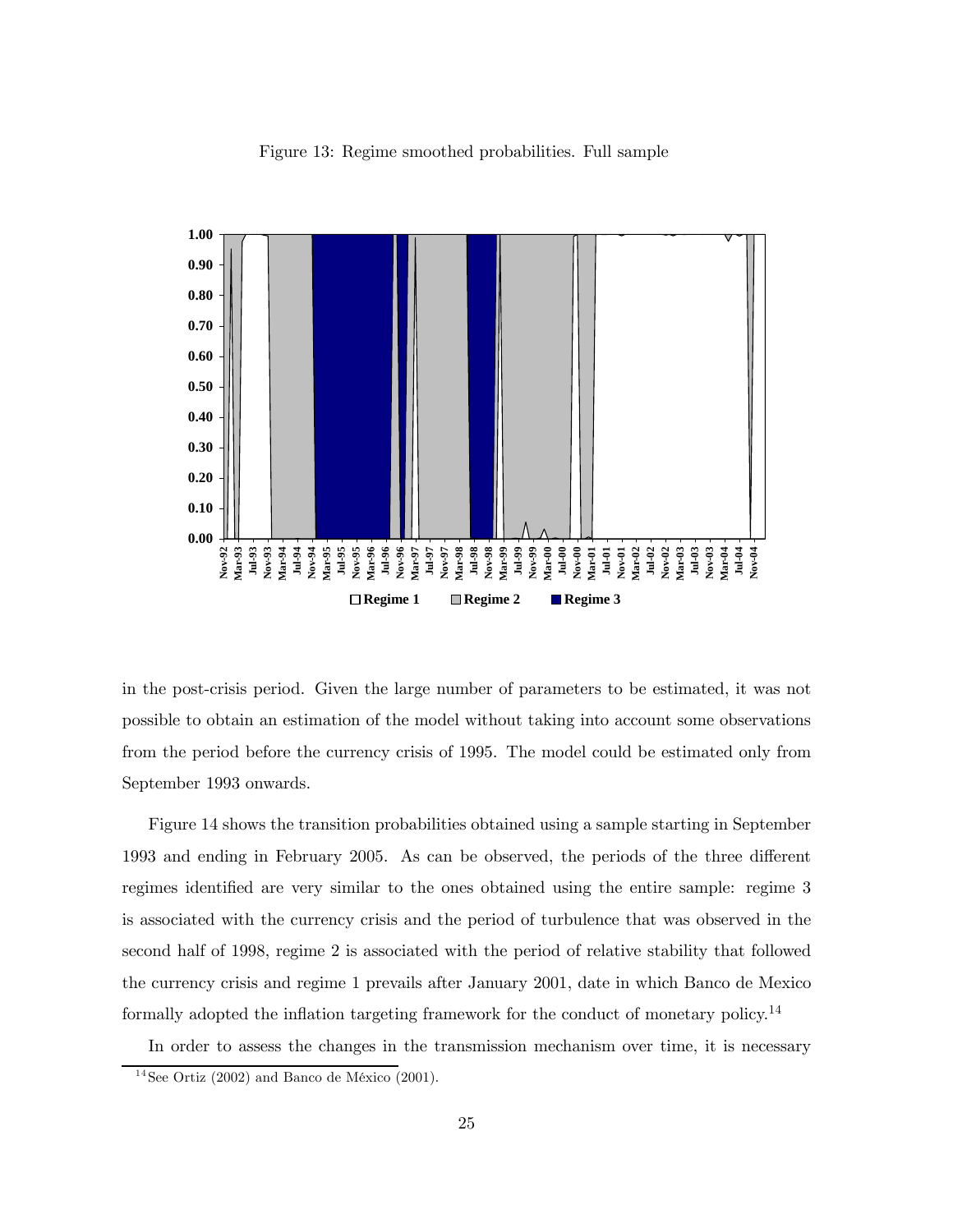

Figure 14: Regime smoothed probabilities. Reduced sample

to make some assumptions about the structure of the model that will allow the identification of the structural shocks in the system and obtain meaningful impulse response functions and variance decompositions. In what follows, we will assume a recursive structure for the model with the following order of the endogenous variables: the real exchange rate, the output gap, the rate of inflation, the inflation expectations and the nominal interest rate. The implicit assumptions about this particular ordering were discussed in section 2.

The first way we use to assess the changes in the transmission mechanism is based on the comparison of the impulse response functions of the regimes identified. In this comparison, we omit the impulse response functions corresponding to regime 3, corresponding to the periods of the currency crisis of 1995 and turbulence of 1998, given that they are very unstable. Hence, we will compare the impulse response functions corresponding to regimes 1 and 2, which are associated mainly with the period that followed the currency crisis and the adoption of the inflation targeting framework.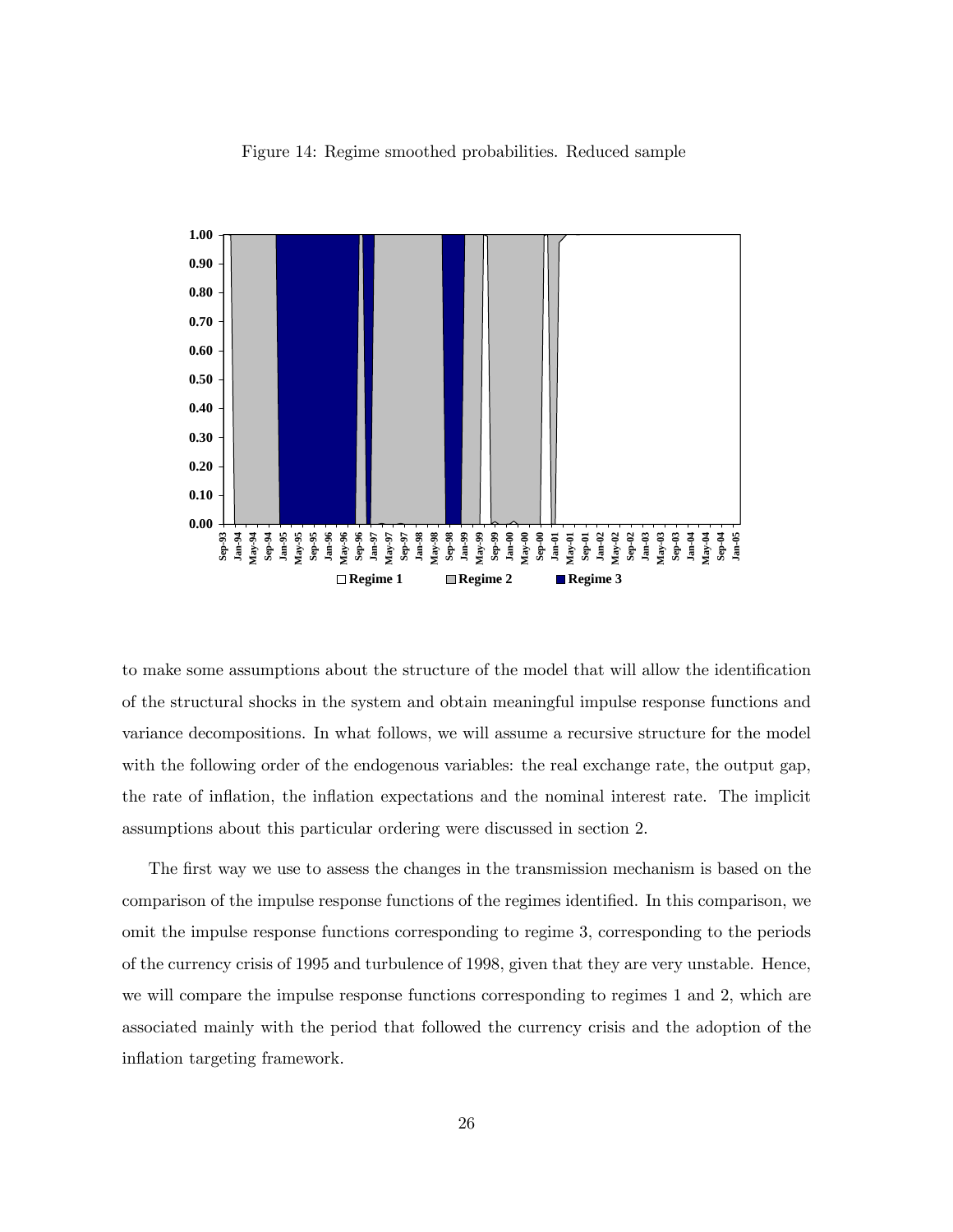Figures 15 and 16 present the impulse response functions corresponding to regimes 1 (black line) and 2 (grey line) using the recursive order of the endogenous variables described above. The rows of these figures show the response of each variable, in a five-year time horizon, to a structural shock in one of the variables in the system. Figure 15 shows the response of the variables to a one standard deviation shock in each regime, while in figure 16 the shocks are normalized to one percentage point. The comparison of the impulse response functions of the different regimes will focus on the graphs in Figure 15, which take into account the change in the distribution of the structural shocks across regimes. The conclusions obtained apply also to the response functions shown in Figure 16.

In the first row of Figure 15, we can observe that the effects of a shock in the real exchange rate on both the rate of inflation and inflation expectations have been considerably smaller after 2001. Consistent with these reduced effects on the inflation rate and inflation expectations, the reaction of the nominal interest rate is also smaller when compared with the reaction observed in the previous period. This would suggest that, after the adoption of the inflation targeting framework, the process of price formation and the formation of inflation expectations pay less attention to the fluctuations in the real exchange rate and, hence, the nominal interest rate has also a milder reaction to those shocks.<sup>15</sup>

In the second row of Figure 15, we can notice that since 2001 there is an increase in the response of the inflation rate and inflation expectations to output gap shocks. The response of the interest rate is stronger and more persistent in the face of those shocks. In addition, the third row shows that both inflation expectations and the interest rate have stronger and more persistent reactions to a shock in the rate of inflation. The above suggests that nowadays the processes of formation of both price and inflation expectations pay less attention to the movements in the real exchange rate and more to those of the output gap and inflation, and consequently the reaction of the nominal interest rate is more heavily influenced by these shocks and less by movements in the real exchange rate. All this is consistent with the inflation targeting framework and the floating exchange rate regime at work.

 $15$ It its worth noting that in regime 2 some responses of the variables have signs differing from the predictions of theory, in particular: (i) a real depreciation has a negative effect on the output gap; and (ii) an increase in the output gap reduces inflation, inflationary expectations and the interes rate.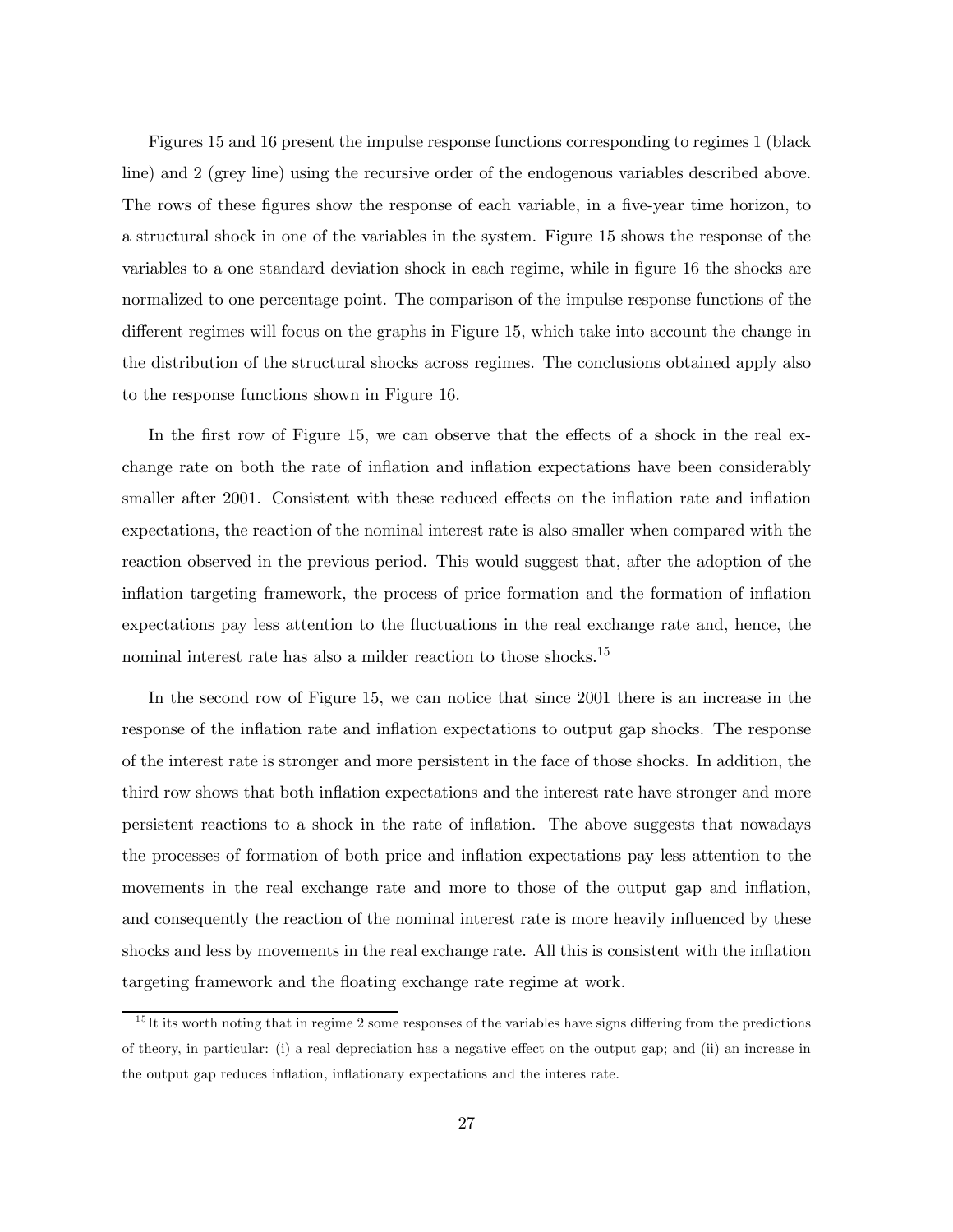

Figure 15: Response functions to a one standard deviation shock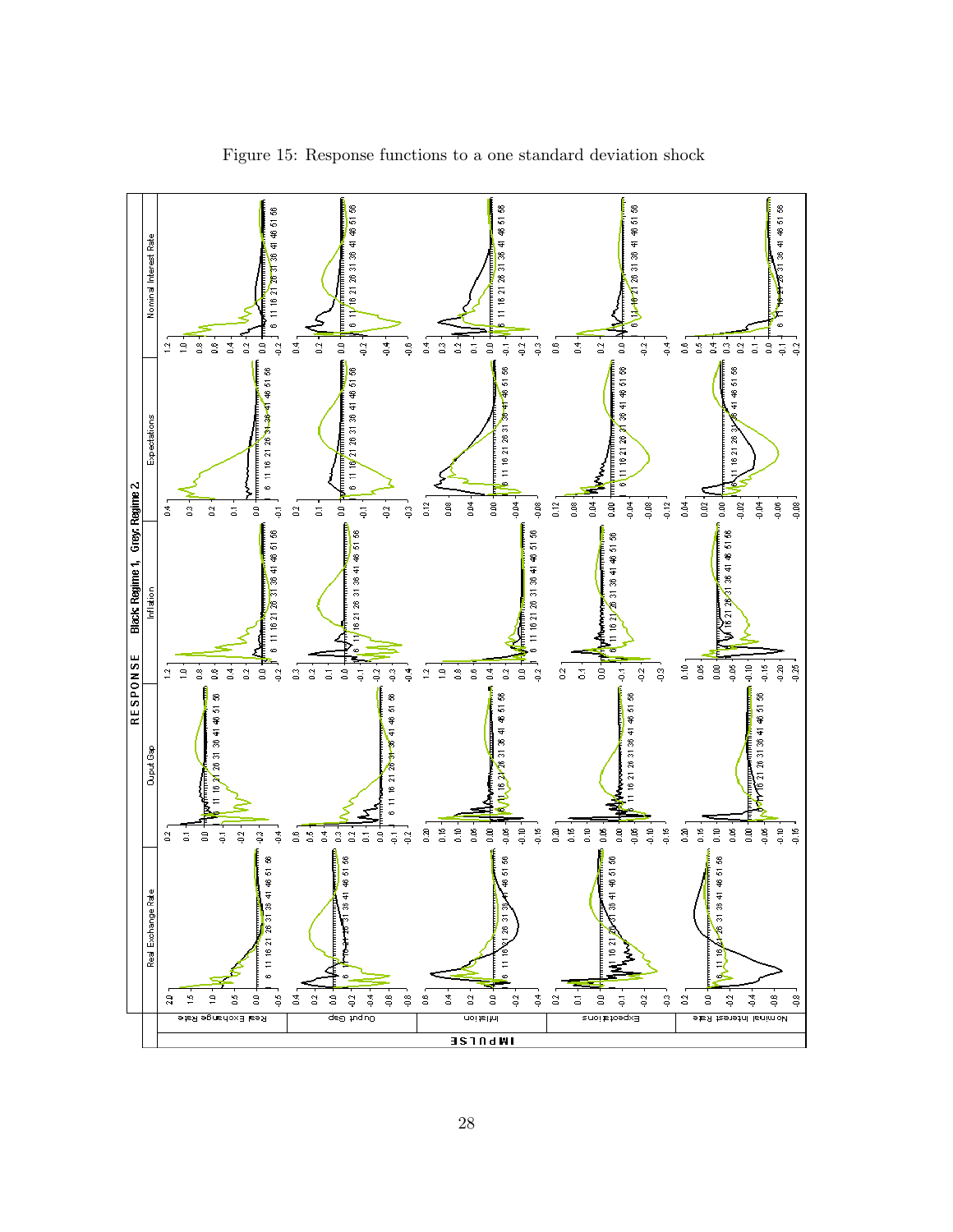

Figure 16: Response functions to a one percentage point shock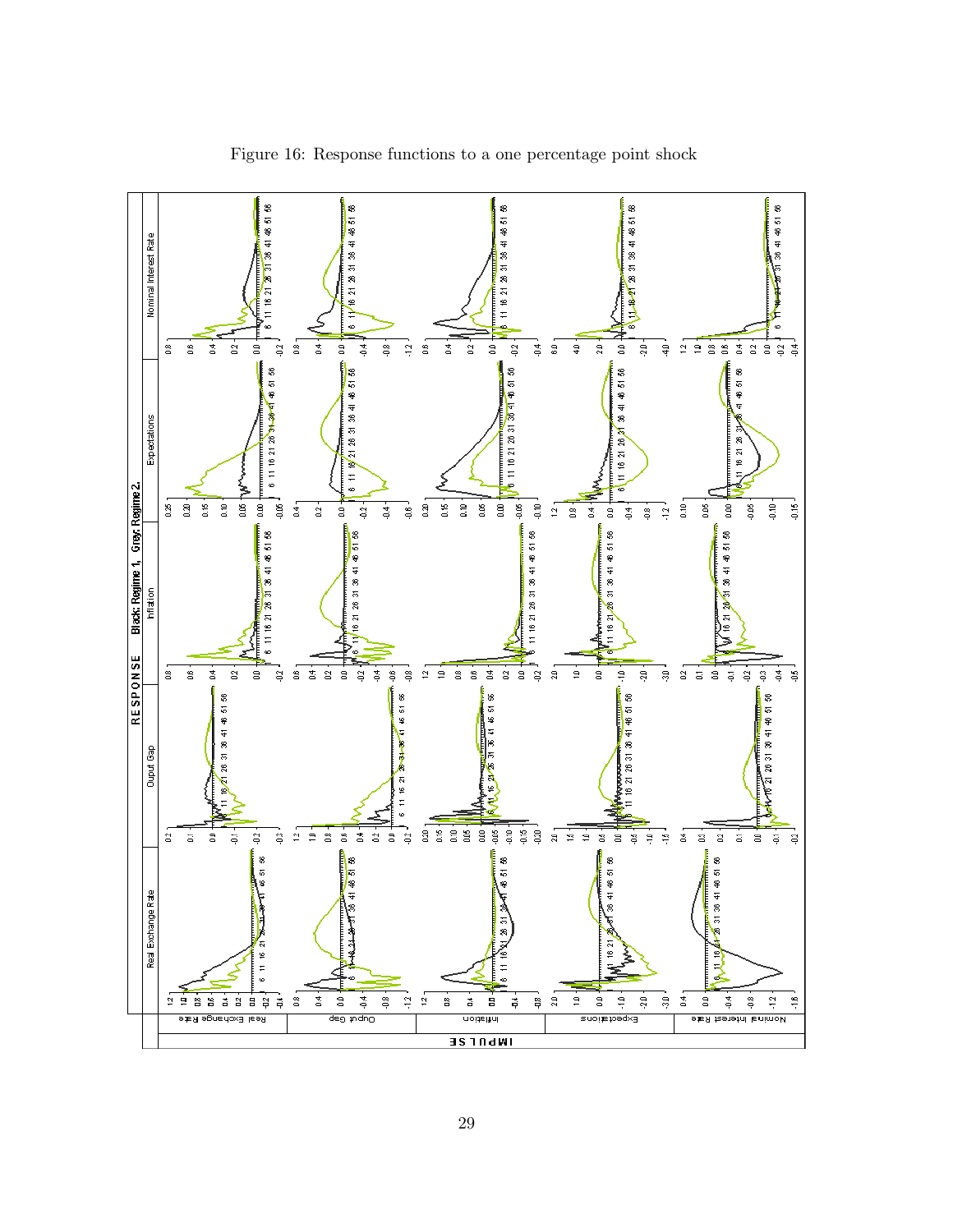In the last row of Figure 15, we can observe that, after the adoption of the inflation targeting framework, a shock in the nominal interest rate generates a larger real appreciation than in the previous regime. Also, increases in the nominal interest rate have been more effective to produce a faster and stronger reduction of the inflation rate since 2001. This is so, even when such an increase is able to generate a reduction of the output gap only after six months. This result suggest that there has been not only a change in the reaction of the interest rate, with a stronger response to demand pressures and inflation, but that the increases in the interest rate have become more effective in reducing inflation after the adoption of the inflation targeting framework.

Another useful tool to assess the changes in the transmission mechanism that can be obtained from the non-linear VAR estimated, consists in comparing the changes in the variance decomposition of the different regimes.<sup>16</sup> Table 12 shows the variance decomposition of regimes 1 and 2 considering forecast horizons of one (upper panel) and five years (lower panel). The comparison will focus on a five year horizon since, as can be observed, the results for a one year horizon are qualitatively the same.

As can be seen in the second column of the lower panel of Table 12, before the adoption of inflation targeting, the shocks in the real exchange rate explained most of the variance of the rest of the variables, and these shares have decreased considerably after 2001 for all variables. In particular, the proportion of the variance of inflation explained by the real exchange rate decreased from 53 to 4 percent. In a similar way, the shares of the variance of inflation expectations and the interest rate explained by the real exchange rate decreased from 59 to 15 percent and from 57 to 14 percent, respectively. After the adoption of inflation targeting, the actual rate of inflation becomes, in relative terms, a more important determinant in the process of formation of inflation expectations and the response of the interest rate. In particular, the explanatory power of inflation increased from 4 to 57 percent for the case of inflation expectations and from 4 to 31 percent for the nominal interest rate. That means that inflation surprises have become a more important determinant than real exchange rate surprises. On the other hand, in the last column of Table 12 we observe that the relative

<sup>&</sup>lt;sup>16</sup>The variance decomposition determines the relative explanatory power of the structural innovations for different time horizons and thus determine the sources of movements of the variables.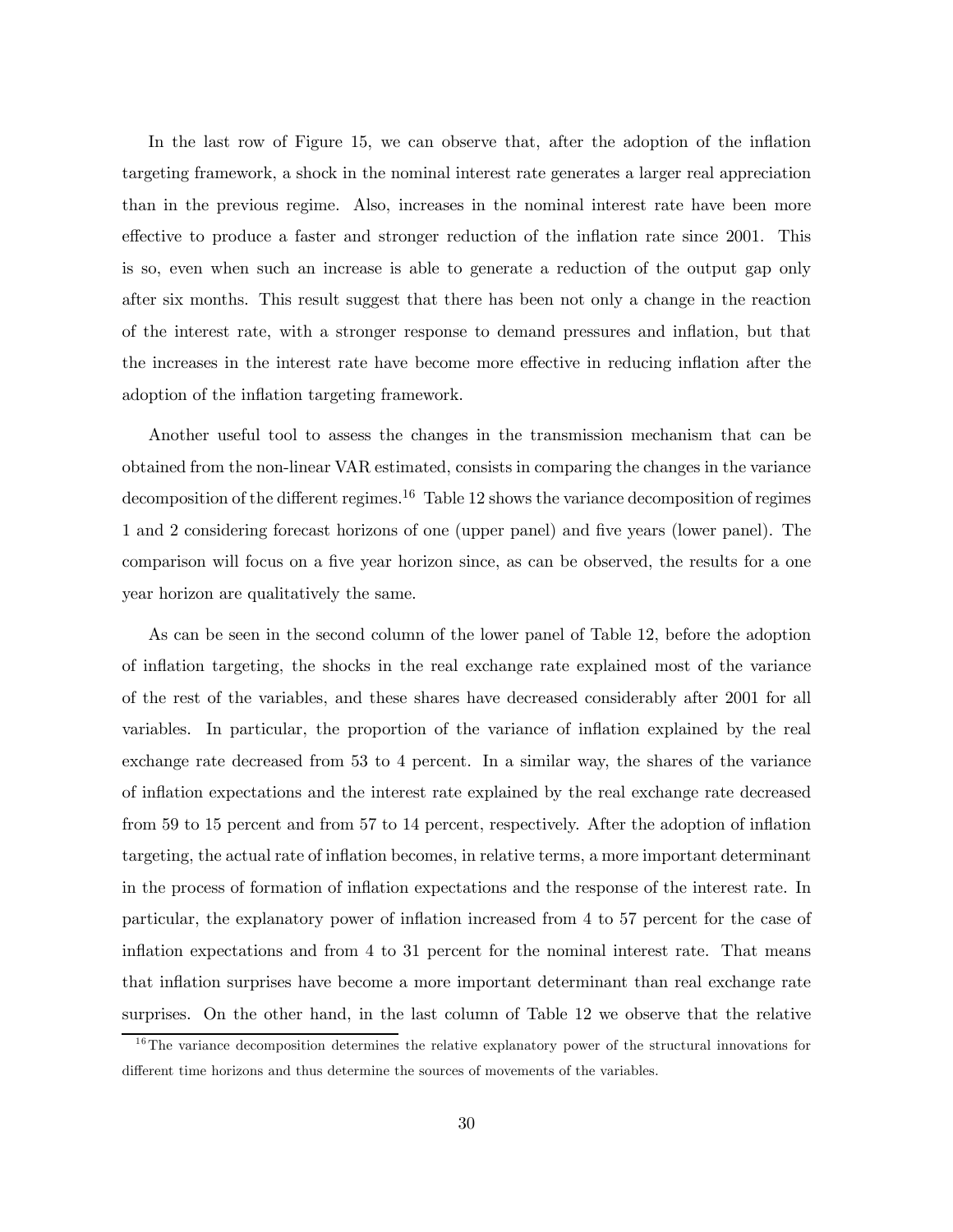importance of the interest rate as a source of fluctuations in the rest of the variables has increased since 2001. In this case, the share of the variance of the real exchange rate explained by shocks in the nominal interest rate increased from 4 to 31 percent, the one corresponding to the output gap from 2 to 9 percent and the ones corresponding to the inflation rate and inflation expectations from 3 to 11 and 9 percent, respectively.

The comparison suggests similar conclusions to the ones obtained before. After the adoption of inflation targeting, the shocks in the real exchange rate have much less influence on the rest of the variables in the system, while shocks in the inflation rate have more important effects on the behavior of inflation expectations and the nominal interest rate. On the other hand, movements of the nominal interest rate are more effective than before to induce fluctuations in the real exchange rate, the output gap and the rate of inflation.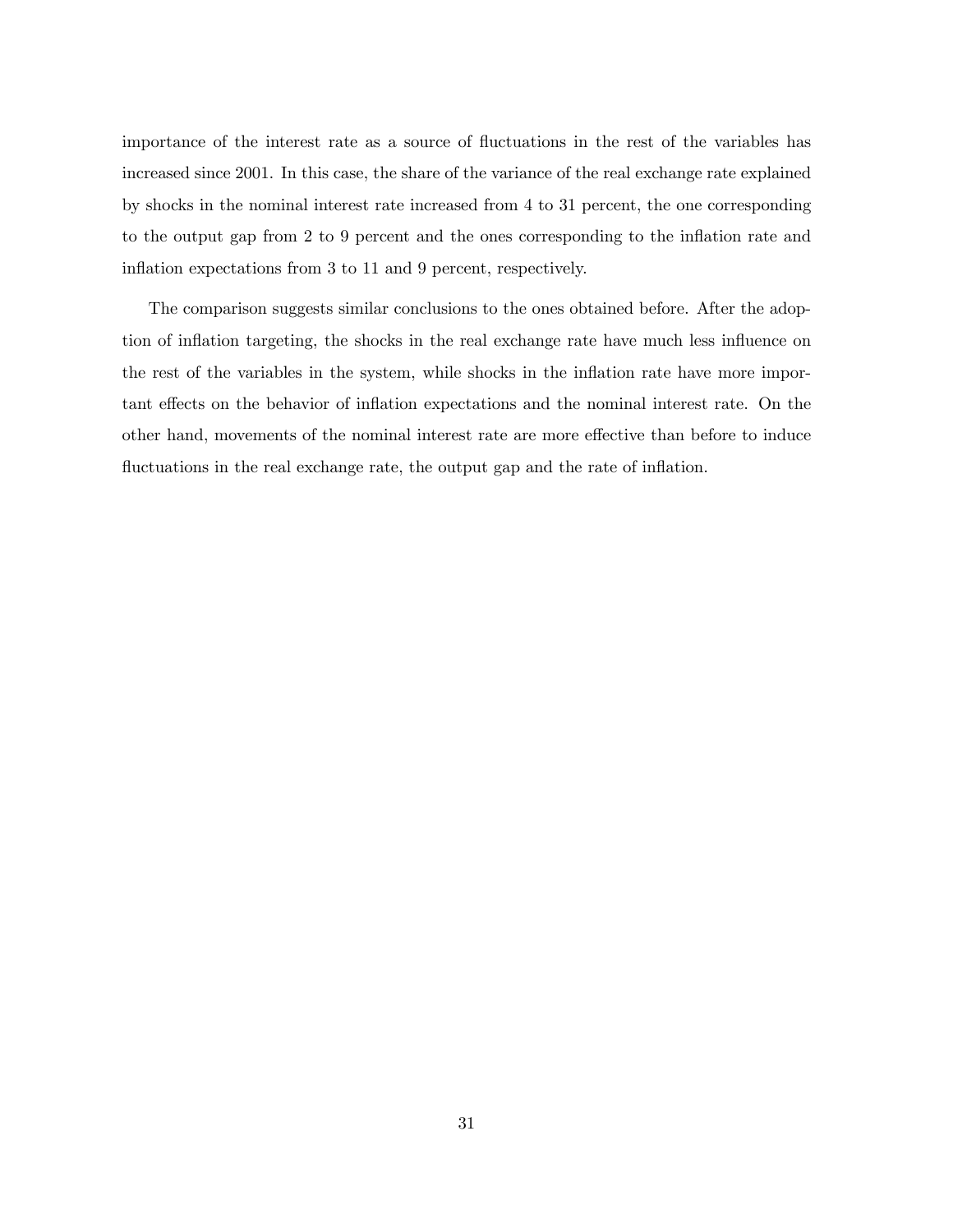| Variance Decomposition (percent of total variance)<br><b>Forecast Horizon: 1 year</b><br><b>Regimen 2</b> |                                          |                                 |                   |                  |                     |                                           |  |  |  |
|-----------------------------------------------------------------------------------------------------------|------------------------------------------|---------------------------------|-------------------|------------------|---------------------|-------------------------------------------|--|--|--|
|                                                                                                           |                                          |                                 |                   | Shock in:        |                     |                                           |  |  |  |
|                                                                                                           | <b>Forecast</b><br><b>Standard Error</b> | Real<br><b>Exchange</b><br>Rate | <b>Output Gap</b> | <b>Inflation</b> | <b>Expectations</b> | <b>Nominal</b><br><b>Interest</b><br>Rate |  |  |  |
| <b>Real Exchange Rate</b>                                                                                 | 3.36                                     | 76                              | 13                | $\overline{4}$   | 4                   | 2                                         |  |  |  |
| <b>Output Gap</b>                                                                                         | 1.24                                     | 30                              | 63                | 4                | $\mathcal{D}$       |                                           |  |  |  |
| <b>Inflation</b>                                                                                          | 2.21                                     | 58                              | 13                | 23               | 4                   | 2                                         |  |  |  |
| <b>Inflation Expectations</b>                                                                             | 1.21                                     | 67                              | 27                | 3                | 3                   |                                           |  |  |  |
| <b>Nominal Interest Rate</b>                                                                              | 2.55                                     | 61                              | 21                |                  |                     |                                           |  |  |  |
|                                                                                                           |                                          |                                 | Regimen 1         |                  |                     |                                           |  |  |  |

|                               | Shock in:                         |                                 |                   |                  |                     |                                           |  |
|-------------------------------|-----------------------------------|---------------------------------|-------------------|------------------|---------------------|-------------------------------------------|--|
|                               | Forecast<br><b>Standard Error</b> | Real<br><b>Exchange</b><br>Rate | <b>Output Gap</b> | <b>Inflation</b> | <b>Expectations</b> | <b>Nominal</b><br><b>Interest</b><br>Rate |  |
| <b>Real Exchange Rate</b>     | 3.12                              | 50                              | 3                 | 13               | 2                   | 32                                        |  |
| <b>Output Gap</b>             | 0.70                              | 5                               | 70                | 8                | 8                   | 9                                         |  |
| <b>Inflation</b>              | 1.00                              | 4                               | 12                | 67               | 6                   | 10                                        |  |
| <b>Inflation Expectations</b> | 0.39                              | 12                              | 11                | 60               | 13                  | 3                                         |  |
| <b>Nominal Interest Rate</b>  | 1.36                              | 12                              | 29                | 27               | 4                   | 29                                        |  |

#### **Forecast Horizon: 5 years**

#### **Regimen 2**

|                               |                                   | Shock in:                       |                   |                  |                     |                                           |
|-------------------------------|-----------------------------------|---------------------------------|-------------------|------------------|---------------------|-------------------------------------------|
|                               | Forecast<br><b>Standard Error</b> | Real<br><b>Exchange</b><br>Rate | <b>Output Gap</b> | <b>Inflation</b> | <b>Expectations</b> | <b>Nominal</b><br><b>Interest</b><br>Rate |
| <b>Real Exchange Rate</b>     | 3.63                              | 68                              | 19                | 4                |                     | 4                                         |
| <b>Output Gap</b>             | 1.39                              | 32                              | 58                | 4                | 4                   | $\overline{c}$                            |
| <b>Inflation</b>              | 2.39                              | 53                              | 18                | 21               | 6                   | 3                                         |
| <b>Inflation Expectations</b> | 1.42                              | 59                              | 28                | 4                | 6                   | 3                                         |
| <b>Nominal Interest Rate</b>  | 2.70                              | 57                              | 24                | 4                | 8                   | 7                                         |

| Regimen 1 |  |
|-----------|--|
|-----------|--|

|                               |                                   | Shock in:                       |                   |                  |                     |                                           |
|-------------------------------|-----------------------------------|---------------------------------|-------------------|------------------|---------------------|-------------------------------------------|
|                               | Forecast<br><b>Standard Error</b> | Real<br><b>Exchange</b><br>Rate | <b>Output Gap</b> | <b>Inflation</b> | <b>Expectations</b> | <b>Nominal</b><br><b>Interest</b><br>Rate |
| <b>Real Exchange Rate</b>     | 3.46                              | 45                              | 5                 | 17               | 3                   | 31                                        |
| <b>Output Gap</b>             | 0.71                              | 6                               | 69                | 8                | 8                   | 9                                         |
| <b>Inflation</b>              | 1.01                              | 4                               | 12                | 67               | 6                   | 11                                        |
| <b>Inflation Expectations</b> | 0.49                              | 15                              | 10                | 57               | 9                   | 9                                         |
| <b>Nominal Interest Rate</b>  | 1.51                              | 14                              | 24                | 31               |                     | 27                                        |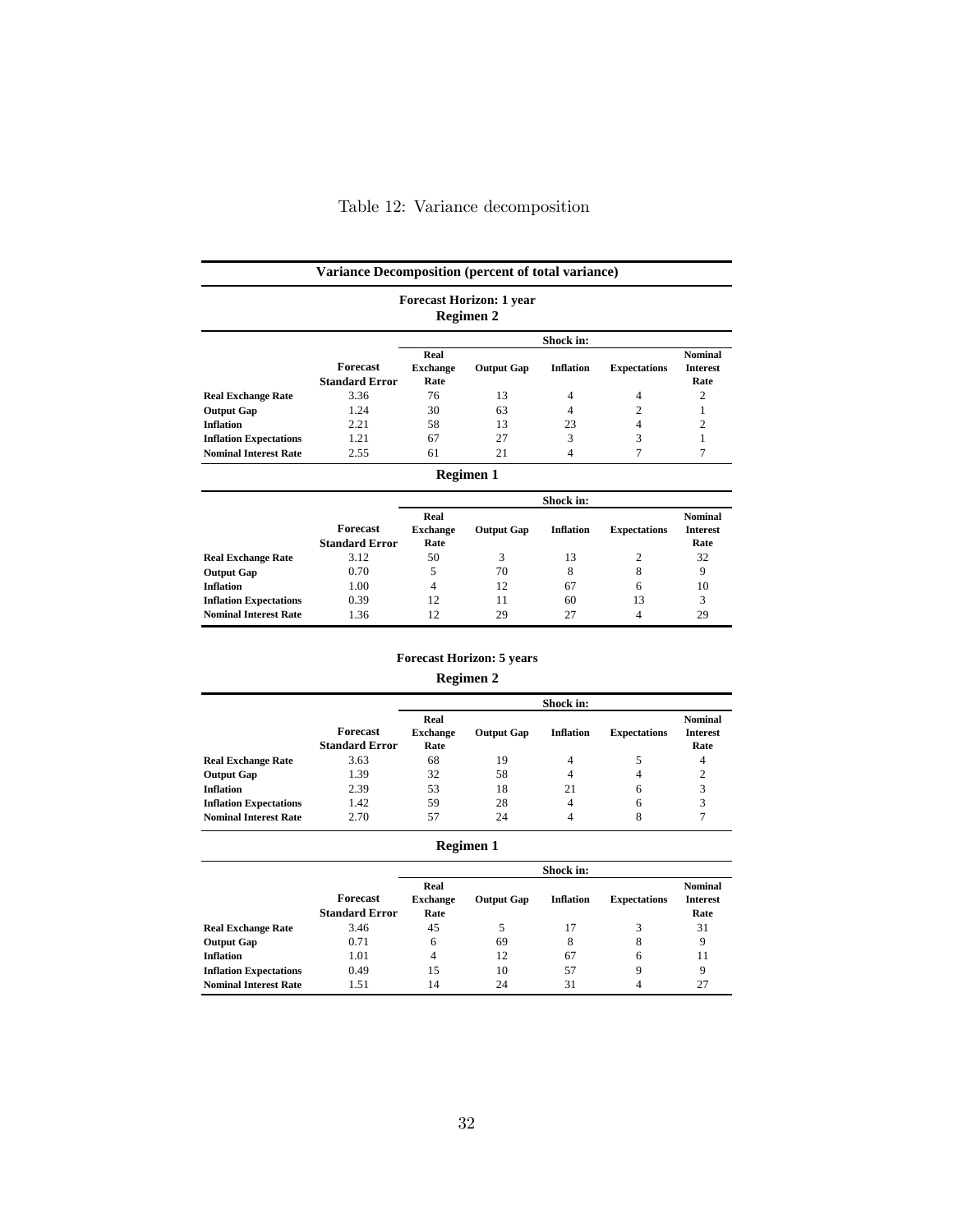### 6 Conclusions

This paper presents a first approach to the study of the changes that have taken place in the transmission mechanism of monetary policy in Mexico using a linear VAR model, structural break tests, and a non-linear VAR methodology that is appropriate for modeling regime shifts.

First, we estimated a linear reduced form VAR and studied the stability of its parameters over time using an ample set of structural change tests. These tests led to the conclusion that the linear VAR model is subject to a considerable degree of parameter instability over time. To overcome this problem and be able to model appropriately the structural changes in the transmission mechanism, we adopted an estimation method that allows for changes over time in all the coefficients of the VAR, as well as heteroscedastic errors.

Based on the estimation of a MS-VAR that allows regime shifts without the need of assumptions about the dates of the shifts, and assuming a recursive structure of the system, we compared the impulse response functions and variance decomposition corresponding to different regimes. This allowed us to characterize the structural changes that have occurred in recent years.

The results suggest that there was a major structural change in the transmission mechanism of monetary policy around the beginning of 2001, the date of formal adoption of the inflation targeting framework for the conduct of monetary policy. This structural change implied a less important role of the fluctuations of the real exchange rate in the process of price formation and in the formation of inflation expectations, as well as a milder effect on the nominal interest rate. Also, the adoption of the inflation targeting framework involved a stronger reaction of the nominal interest rate due to increases in the output gap and the inflation rate. In addition, we found that after the structural change, movements of the nominal interest rate have had a stronger effect on the real exchange rate, and have become more effective in changing the trajectory of inflation.

This study should be considered a first step on a broader research agenda aimed at analyzing the transmission mechanism of monetary policy in Mexico. However, even if the estimated model has some drawbacks inherent to the VAR approach in general, and the recursive identification of structural shocks in particular, it serves the purpose of shedding light about the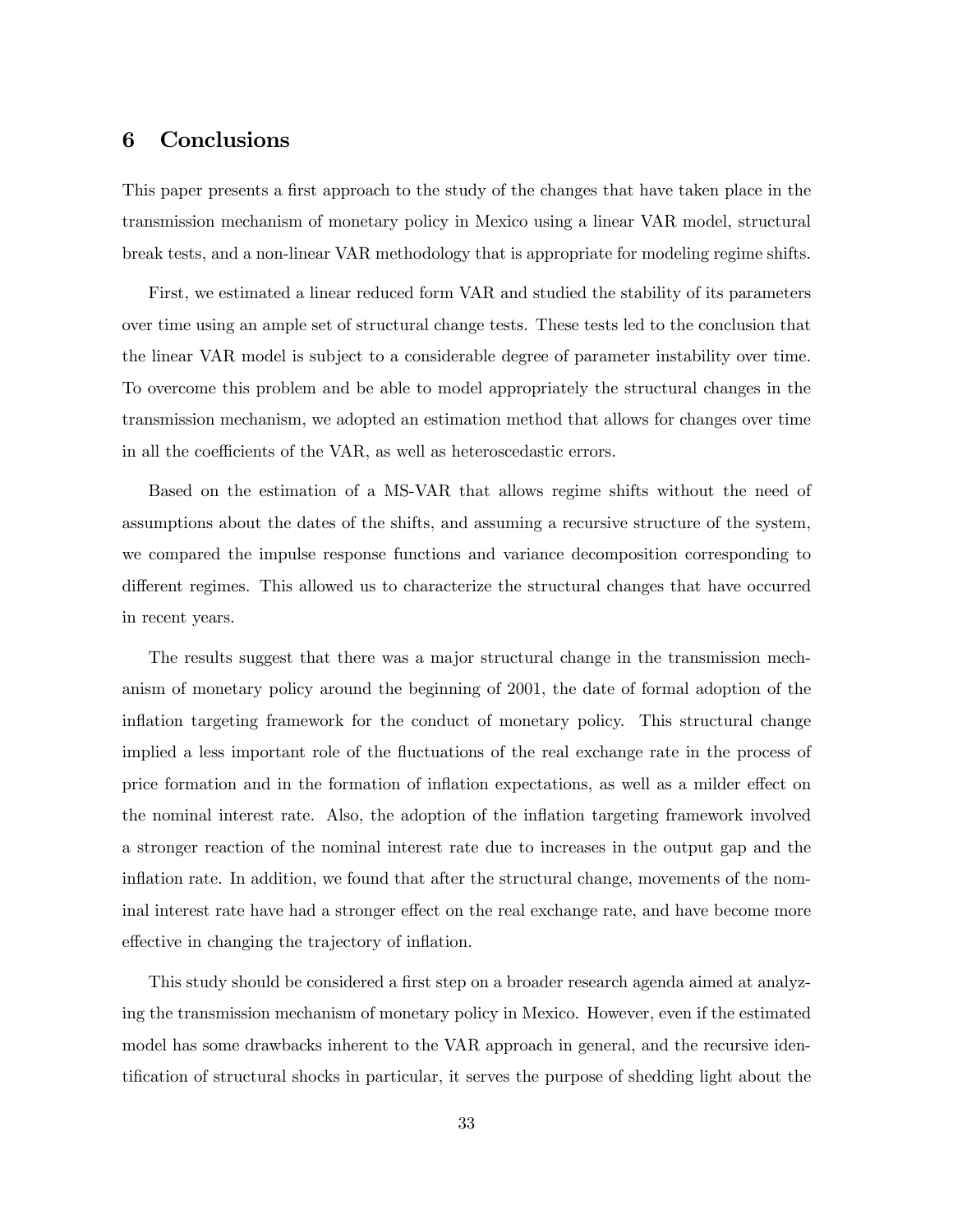dates of the changes in the transmission mechanism and its characterization. A next step in the research agenda, would imply using alternative identification assumptions, based on more solid theoretical grounds, to estimate structural vector autoregression models (SVAR). In particular, the immediate next step seems to involve using a set of sign restrictions for the impulse response functions derived form a theoretical small open economy model, as in the work of Canova and de Nicolo (2002) and Uhlig (2005).

### References

- [1] Bai, J. & Perron, P. (1998). "Estimating and Testing Linear Models with Multiple Structural Changes". Econometrica, 66 (1), 47-78.
- [2] –––––- (2003a). "Computation and Analysis of Multiple Structural Change Models". Journal of Applied Econometrics, 18 (1), 1-22.
- [3] –––––- (2003b). Critical Values for Multiple Structural Change Tests. Econometrics Journal, 6 (1), 72-78.
- [4] Banco de México (2001). "Informe sobre la Inflación: Octubre-Diciembre 2000", Banco de México.
- [5] Bernanke, B. S. & Blinder A. (1992). "The Federal Funds Rate and the Channels of Monetary Transmission". American Economic Review, 82 (4), 901-921.
- [6] Bernanke, B. S. & Mihov, I. (1998). "Measuring Monetary Policy". Quarterly Journal of Economics, 113 (3), 869-902.
- [7] Boivin, J. & Giannoni, M. (2002a). "Assessing Changes in the Monetary Transmission Mechanism: A VAR Approach". Economic Policy Review, 8 (1), 97—111.
- [8] –––––- (2002b). "Has Monetary Policy Become Less Powerful?" Staff Report No. 144, Federal Reserve Bank of New York.
- [9] Brüggemann, R. & Lütkepohl, H. (2001). "Lag Selection in Subset VAR Models with an Application to a U.S. Monetary System". In R. Friedmann, L. Knüppel and H. Lütkepohl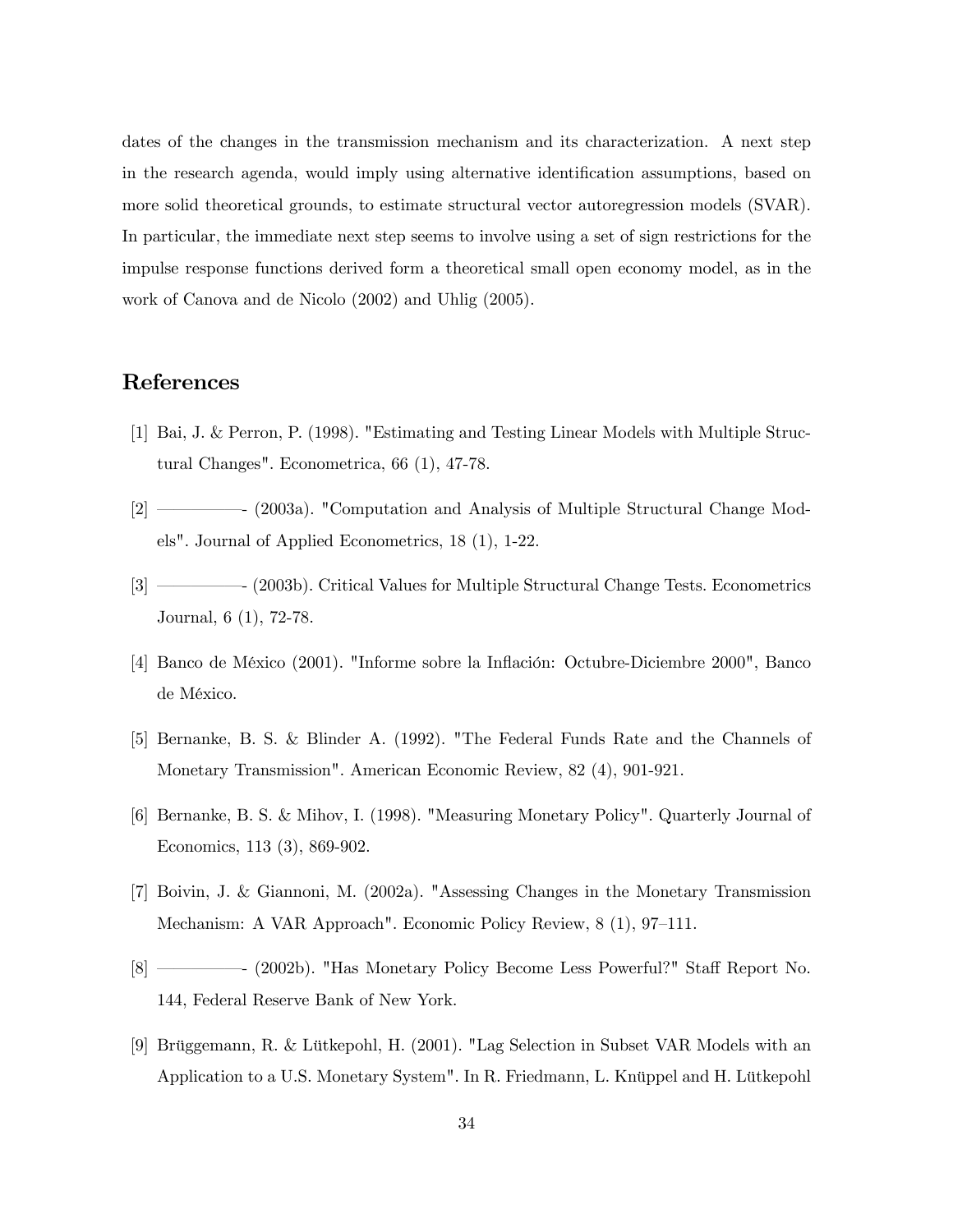(Eds.), Econometric Studies — A Festschrift in Honor of Joachim Frohn, pp. 107-128. LIT, Münster.

- [10] Brüggemann, R., Lütkepohl, H., & Krolzig, H. (2003). "Comparison of Model Reduction Methods for VAR Processes". Unpublished manuscript, Economics Department, Oxford University.
- [11] Canova, F. & De Nicolo, G. (1998). "Did You Know that Monetary Shocks Matter for Output and Inflation Cycle? Evidence from the G-7". CEPR Working Paper, No.2028.
- [12] –––––- (2002). "Monetary Disturbances Matter for Business Fluctuations in the G-7". Journal of Monetary Economics, 49 (6), 1131-1159.
- [13] Canova, F. & Pina, J. (1999). "Monetary Misspecification in VAR Models". CEPR Working Paper, No.2333.
- [14] Clarida, R. (2001). "The Empirics of Monetary Policy Rules in Open Economies". International Journal of Finance and Economics, 6 (4), pp.315-23.
- [15] Clarida, R. & Gertler, M. (1997). "How the Bundesbank Conducts Monetary Policy". In C. D. Romer and D. H. Romer (Eds.), Reducing Inflation: Motivation and Strategy. NBER. Studies of Business Cycles, 30, Chicago.
- [16] Clarida, R., Gali, J. & Gertler, M. (2001). "Optimal Monetary Policy in Open versus Closed Economies: An Integrated Approach". The American Economic Review, 91 (2), 248-252.
- [17] Choi, K., Jung, C. & Shambora, W. (2003) "Macroeconomic Effects of Inflation Targeting Policy in New Zealand". Economics Bulletin, 5 (17), 1-6.
- [18] Christiano, L., M. Eichenbaum and C. Evans (2000). "Monetary Policy Shocks: What Have We Learned and to What End?" in Taylor and Woodford, Handbook of Macroeconomics.
- [19] Cooley, T. & Dwyer, M. (1998). "Business Cycle Analysis Without Much Theory A Look at Structural VARs". Journal of Econometrics, 83 (1-2), 57-88.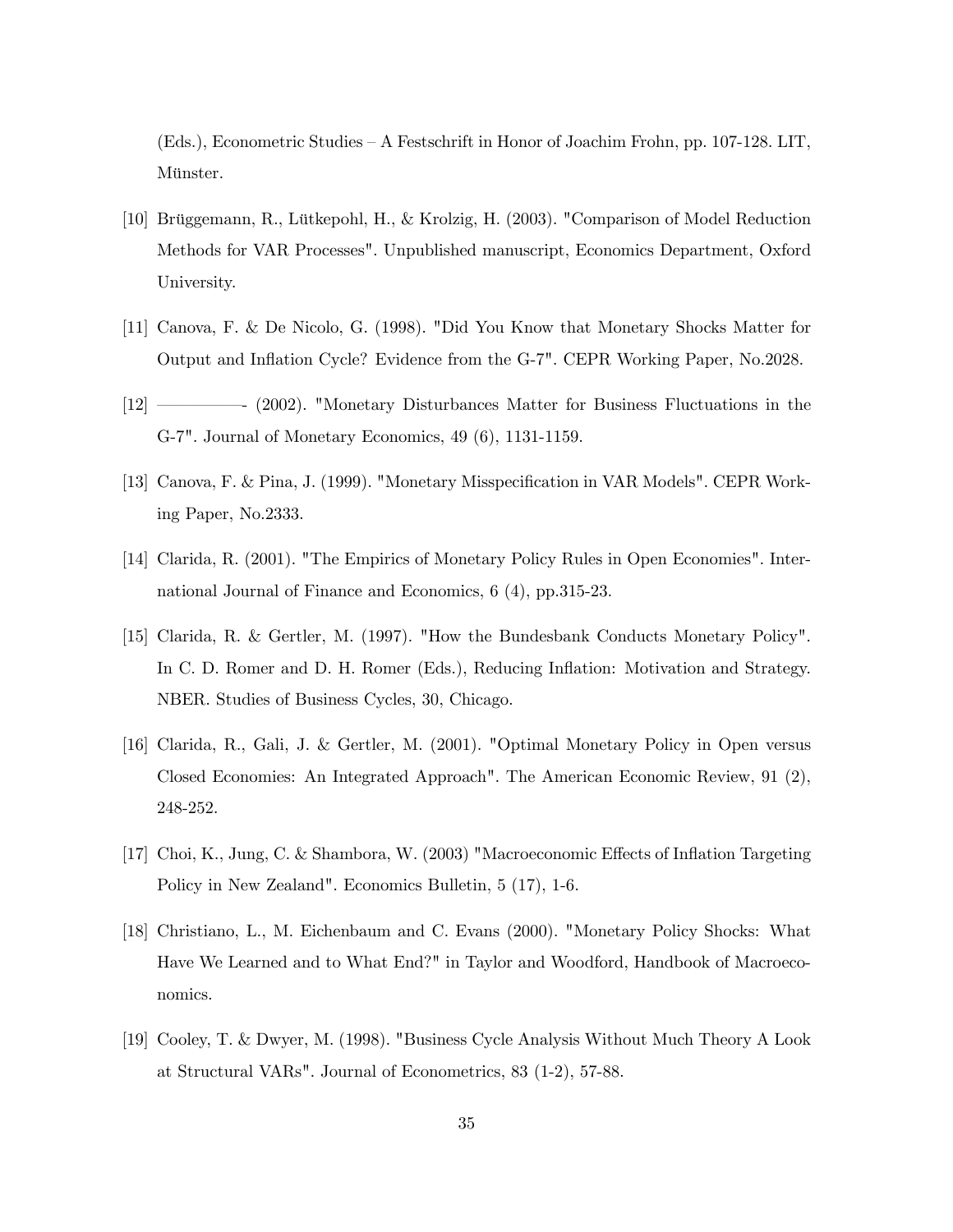- [20] Cooley, T & Leroy, S. (1985). "Atheoretical Macroeconomics: A Critique". Journal of Monetary Economics, 16 (3), 283-308.
- [21] Faust, J. & Leeper, E. (1997). "When Do Long-Run Identifying Restrictions Give Reliable Results?" Journal of Business and Economic Statistics, 15 (3), 345-353.
- [22] Francis, N. & Owyang, M.T. (2004). "Monetary Policy in a Markov-Switching VECM: Implications for the Cost of Disinflation and the Price Puzzle". Working Paper 2003- 001D. Federal Reserve Bank of St. Louis.
- [23] Gali, J. & Monacelli, T. (2002). "Monetary Policy and Exchange Rate Volatility in a Small Open Economy". NBER, Working Paper no. 8905.
- [24] Gottschalk, J. (2001). "An Introduction into the SVAR Methodology: Identification, Interpretation and Limitations of SVAR Models". University of Kiel Working Paper No. 1072.
- [25] Hamilton, J. D. (1994). Time Series Analysis. Princeton University Press, New Jersey.
- [26] Hansen, B. E. (1990). "Lagrange Multiplier Tests for Parameter Instability in Non-Linear Models". Unpublished manuscript, University of Rochester.
- [27] –––––- (1991). "A Comparison of Tests for Parameter Stability: An Examination of Asymptotic Local Power". Unpublished manuscript, University of Rochester.
- [28] –––––- (1992). "Testing for Parameter Instability in Linear Models". Journal of Policy Modeling, 14 (4), 517-533.
- [29] –––––- (1997). "Approximate Asymptotic P Values for Structural-Change Tests". Journal of Business & Economic Statistics, 15 (1), 60-67.
- [30] Hendry, D. F. & Krolzig, H.-M. (2003). "The Properties of Automatic Gets Modelling". Unpublished manuscript, Economics Department, Oxford University.
- [31] Krolzig, H.-M. (1997). Markov-Switching Vector Autoregressions. Modelling, Statistical Inference and Application to Business Cycle Analysis. Springer,Berlin.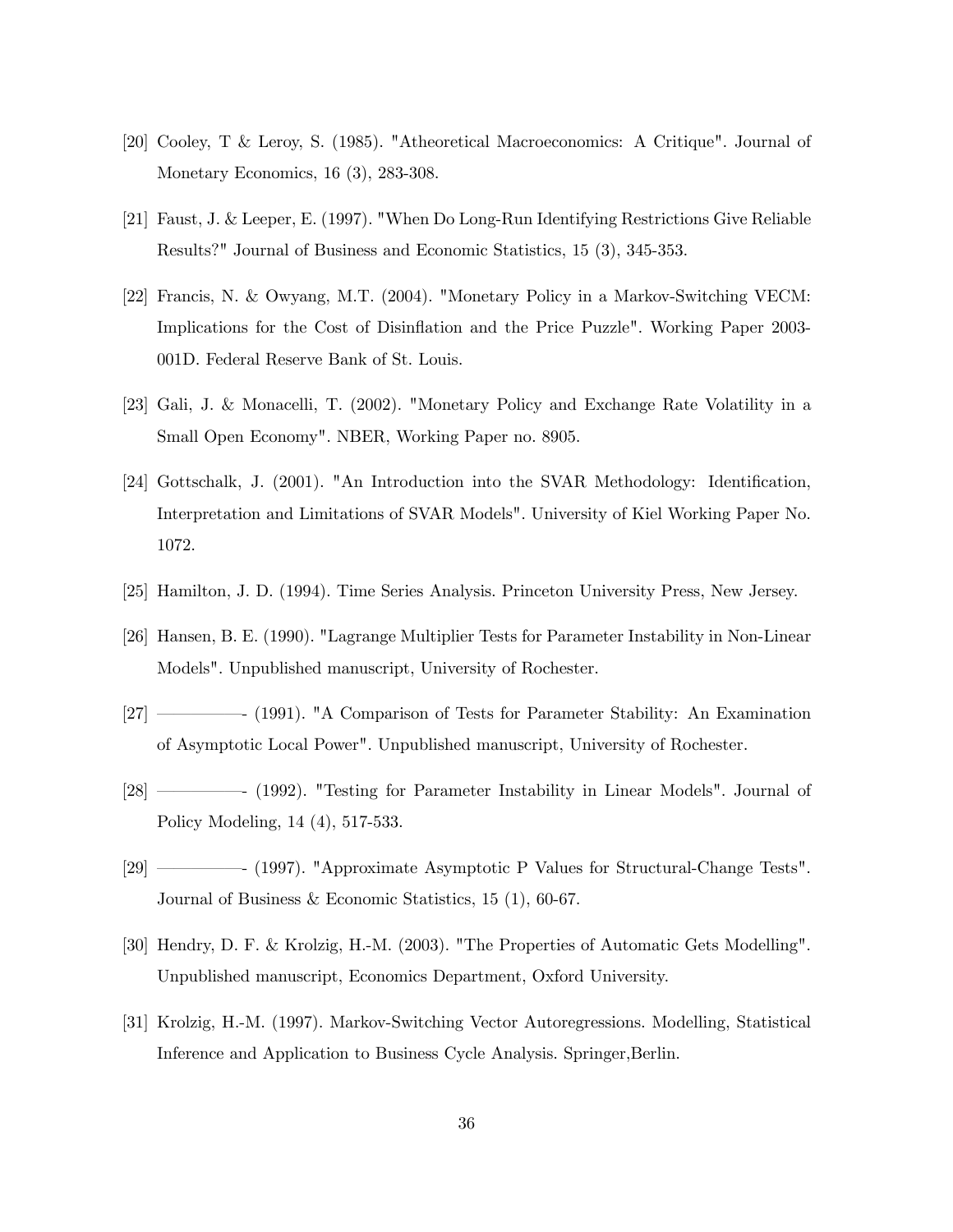- [32] –––––- (2003). "General-to-Specific Model Selection Procedures for Structural Vector Autoregressions". Unpublished manuscript, Economics Department, Oxford University.
- [33] Leeper, E., Sims, C. & Zha, T. (1996). "What does Monetary Policy Do?". Brookings Papers on Economic Activity, 2, 1-78.
- [34] Martínez, L., Sánchez, O. & Werner, A. (2001). "Consideraciones sobre la Conducción de la Política Monetaria y el Mecanismo de Transmisión en México". Banco de México Research Document 2001-2.
- [35] Ortiz, G. (2002). "Inflación y Política Monetaria en México", presentation of La Inflación en México (2 volumes), Gaceta de Economía, ITAM, México, 9-16.
- [36] Perron, P. (1994). "Trend, Unit Root and Structural Change in Macroeconomic Time Series". In B.B. Rao (Ed.), Cointegration for the Applied Economist, Chapter 4. St.Martin's Press, New York.
- [37] Quah, D. & Vahey, S. (1995). "Measuring Core Inflation". Economic Journal, 105, 1130- 1144.
- [38] Sims, C. (1980). "Macroeconomics and Reality". Econometrica, 48 (1), 1-48.
- [39] –––––- (1982). "Policy Analysis with Econometric Models". Brookings Papers on Economic Activity, 1, 107-152.
- [40] –––––- (1992). "Interpreting the Macroeconomic Time Series Facts: The Effects of Monetary Policy". European Economic Review, 36 (5), 975-1000.
- [41] Svensson, L.E.O. (2000). "Open-economy inflation targeting". Journal of International Economics 50 (1), 155-184.
- [42] Uhlig, H. (2005). "What Are The Effects of Monetary Policy on Output? Results from an Agnostic Identification Procedure". Journal of Monetary Economics, 52 (2), 381-419.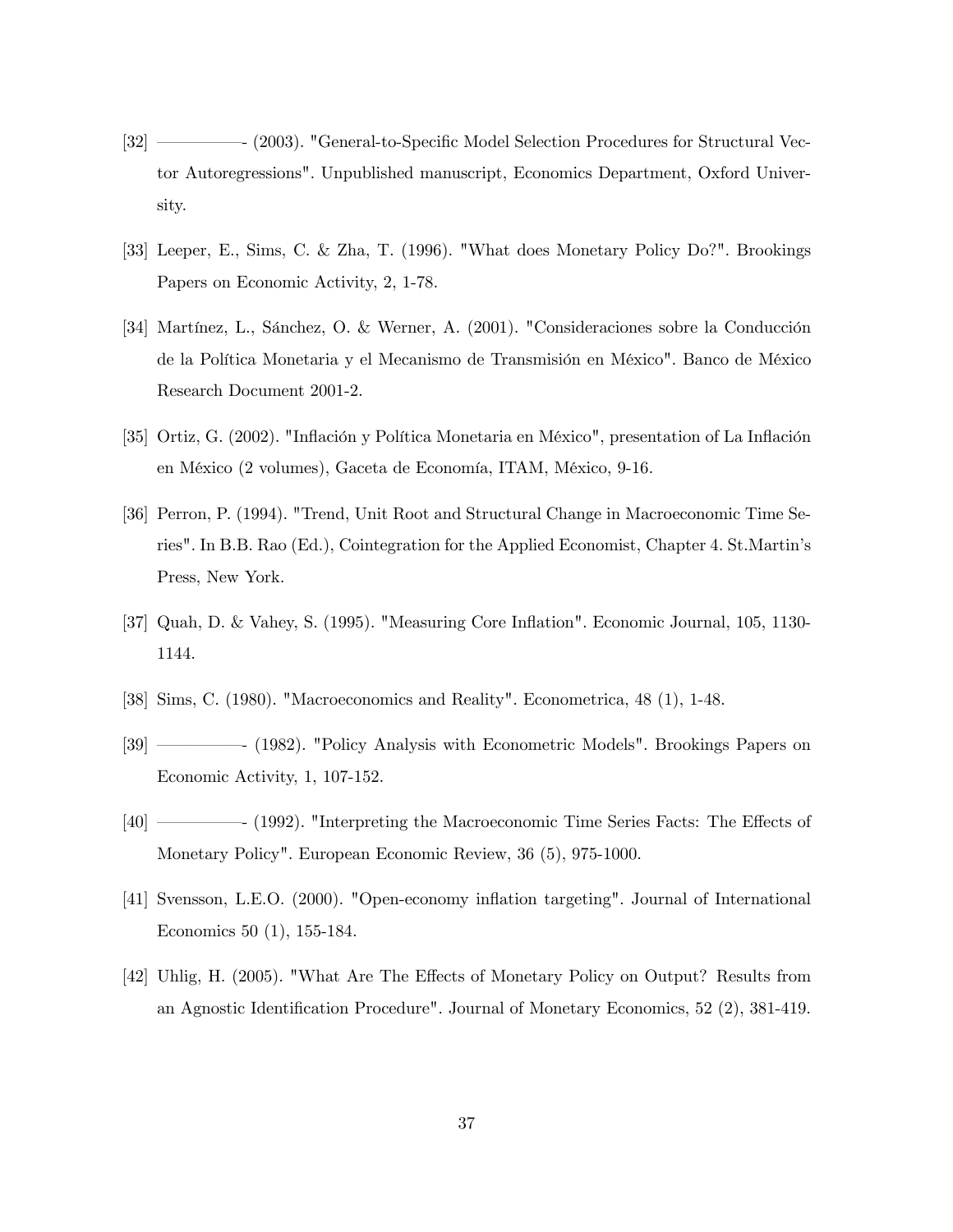### A Inflation expectations

The expected rate of inflation from the monthly survey conducted by Banco de México is available from May 1997, and there is no alternative source of information about this variable before that date. In this appendix we present the equation used to complete the series of the expected rate of inflation for the period November 1991 - April 1997. The series was constructed as a dynamic forecast of the following GMM equation:

$$
\pi_t^e = \alpha_1 + \alpha_2 \pi_{t-1}^e + \alpha_3 \pi_{t-2}^e + \alpha_4 \pi_t^a + \alpha_5 i_{mmt} + \alpha_6 dep_t + \alpha_7 D_t * dep_t
$$

where,  $\pi_t^e$  is the rate of inflation expectations,  $\pi_t^a$  the annual rate of inflation,  $i_{mm}$  the money market rate and  $dep<sub>t</sub>$  the rate of nominal depreciation. The list of instruments include lags of the following variables: inflation expectations, annual inflation, the money market rate, nominal depreciation and manufacturing wages  $(w)$ . The lags used as instruments are shown in Table A1. To account for the effect of nominal depreciation on inflation expectations we included a dummy variable  $(D_t)$  interacted with nominal depreciation. This dummy variable  $D_t$  takes the value of 1 if nominal depreciation exceeds the 12-month moving average plus two standard deviations. The result of the estimation is shown in the following table:

| Table | A 1 |
|-------|-----|
|-------|-----|

|                                  | Coefficient  | <b>Std. Error</b> |
|----------------------------------|--------------|-------------------|
| $\alpha_1$                       | 0.0677       | 0.0622            |
| $\alpha$ ,                       | $0.5772$ *** | 0.1082            |
| $\alpha_3$                       | $0.1922$ **  | 0.0849            |
| $\alpha_{\scriptscriptstyle{A}}$ | $0.0882$ *** | 0.0263            |
| $\alpha_{5}$                     | $0.0576$ *** | 0.0115            |
| $\alpha_{6}$                     | $0.1006$ *** | 0.0378            |
| $\alpha$ <sub>7</sub>            | $0.2508$ *** | 0.0754            |
|                                  |              | 0.9941            |

\*\* Denotes 5 percent significance.

Instrument list:  $\Delta \pi_{t-2}^e, \pi_{t-3}^e, \pi_{t-4}^e, \ \Delta \pi_{t-1}^a, \pi_{t-2}^a, \pi_{t-3}^a,$  $\Delta i_{mmt-1}, \Delta i_{mmt-2}, i_{mmt-3}, i_{mmt-4},$  $dep_{t-1}, dep_{t-2}, \Delta w_{t-1}, w_{t-2}, w_{t-3}$